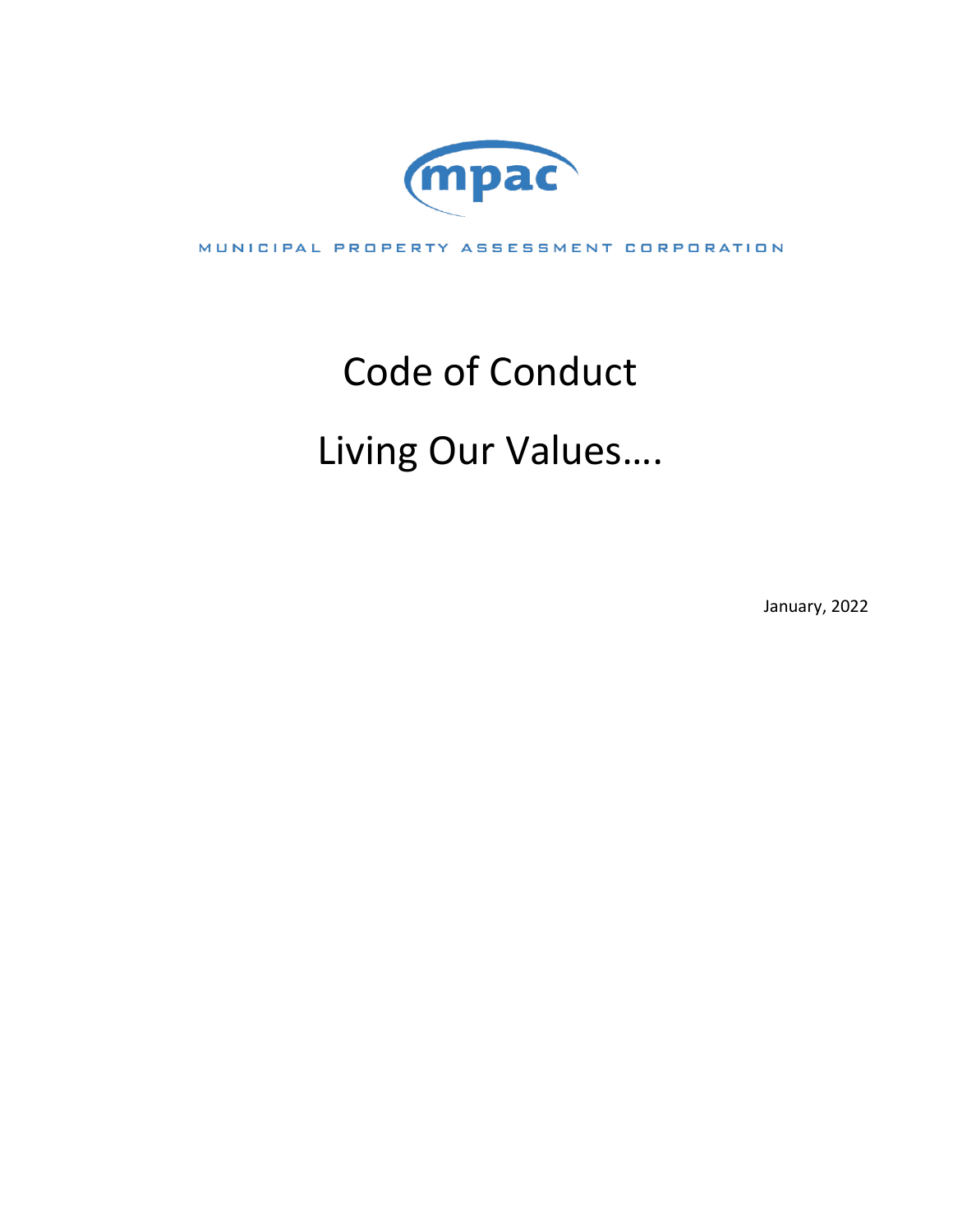# **Table of Contents**

|   | Contents |                                                                          |  |
|---|----------|--------------------------------------------------------------------------|--|
|   |          |                                                                          |  |
|   | 1.1      |                                                                          |  |
|   | 1.2      |                                                                          |  |
|   |          |                                                                          |  |
|   | 2.1      |                                                                          |  |
|   | 2.2      |                                                                          |  |
|   | 2.3      |                                                                          |  |
|   |          |                                                                          |  |
|   | 3.1      |                                                                          |  |
|   | 3.2      |                                                                          |  |
|   | 3.3      |                                                                          |  |
|   |          |                                                                          |  |
|   | 4.1      |                                                                          |  |
|   | 4.2      |                                                                          |  |
|   | 4.3      |                                                                          |  |
|   |          |                                                                          |  |
|   |          |                                                                          |  |
|   | 4.3.3    |                                                                          |  |
|   | 4.4      |                                                                          |  |
| 5 |          |                                                                          |  |
|   | 5.1      |                                                                          |  |
|   | 5.2      |                                                                          |  |
|   | 5.3      |                                                                          |  |
|   | 5.4      | Appointment to Agencies, Boards, Commissions or Municipal Committees  12 |  |
|   | 5.5      |                                                                          |  |
|   | 5.6      |                                                                          |  |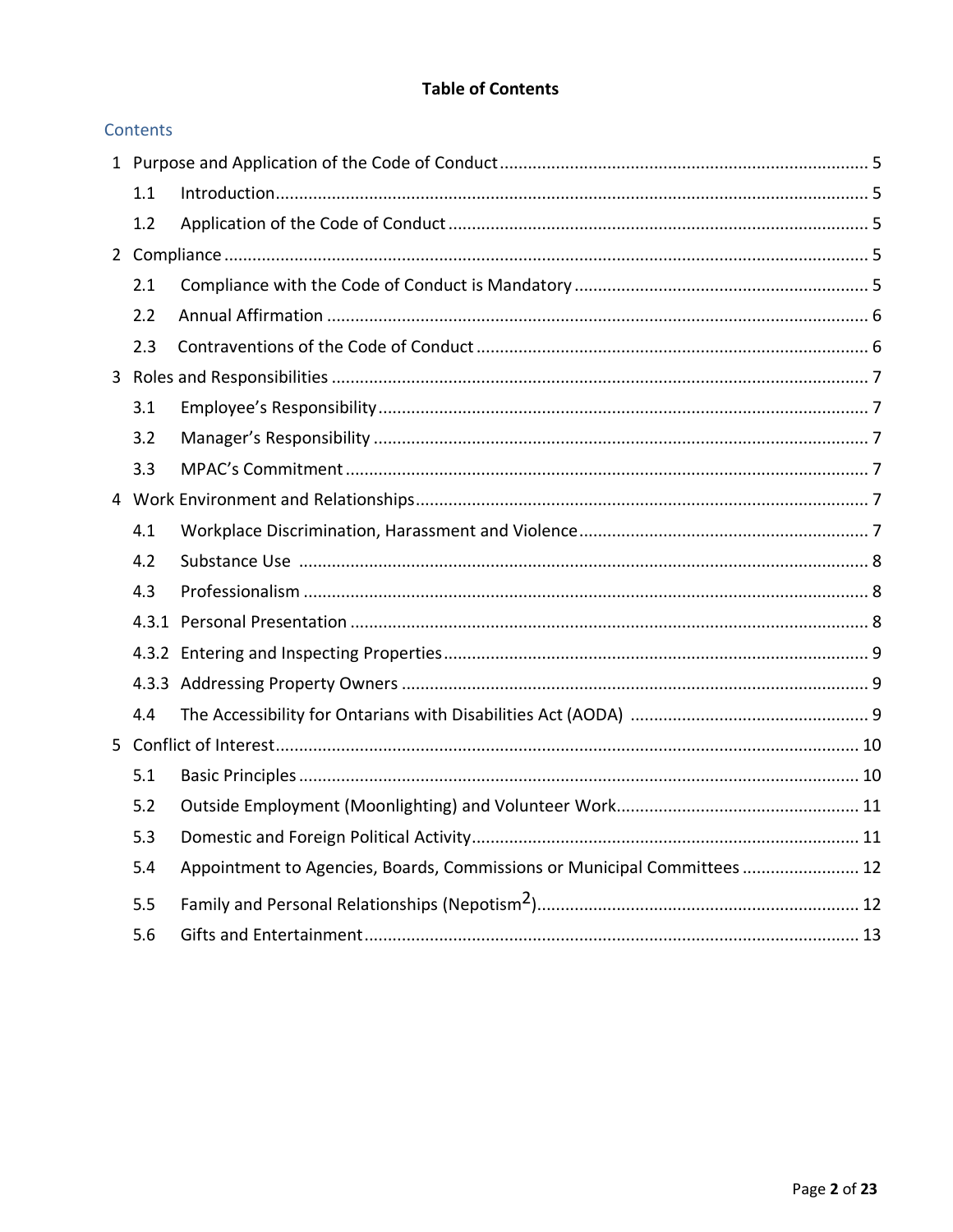| 6.1   |                                                                      |  |  |  |  |  |
|-------|----------------------------------------------------------------------|--|--|--|--|--|
| 6.2   |                                                                      |  |  |  |  |  |
| 6.3   |                                                                      |  |  |  |  |  |
|       |                                                                      |  |  |  |  |  |
| 7.1   |                                                                      |  |  |  |  |  |
| 7.2   |                                                                      |  |  |  |  |  |
| 7.3   |                                                                      |  |  |  |  |  |
|       |                                                                      |  |  |  |  |  |
| 8.1   |                                                                      |  |  |  |  |  |
| 8.1.1 |                                                                      |  |  |  |  |  |
| 8.1.2 |                                                                      |  |  |  |  |  |
| 8.1.3 |                                                                      |  |  |  |  |  |
| 8.1.4 |                                                                      |  |  |  |  |  |
| 8.2   | Income, Expense and Third-Party Information on Indivual Properties20 |  |  |  |  |  |
| 8.3   |                                                                      |  |  |  |  |  |
| 8.4   |                                                                      |  |  |  |  |  |
| 8.5   |                                                                      |  |  |  |  |  |
| 8.5.1 |                                                                      |  |  |  |  |  |
| 8.5.2 |                                                                      |  |  |  |  |  |
|       |                                                                      |  |  |  |  |  |
|       |                                                                      |  |  |  |  |  |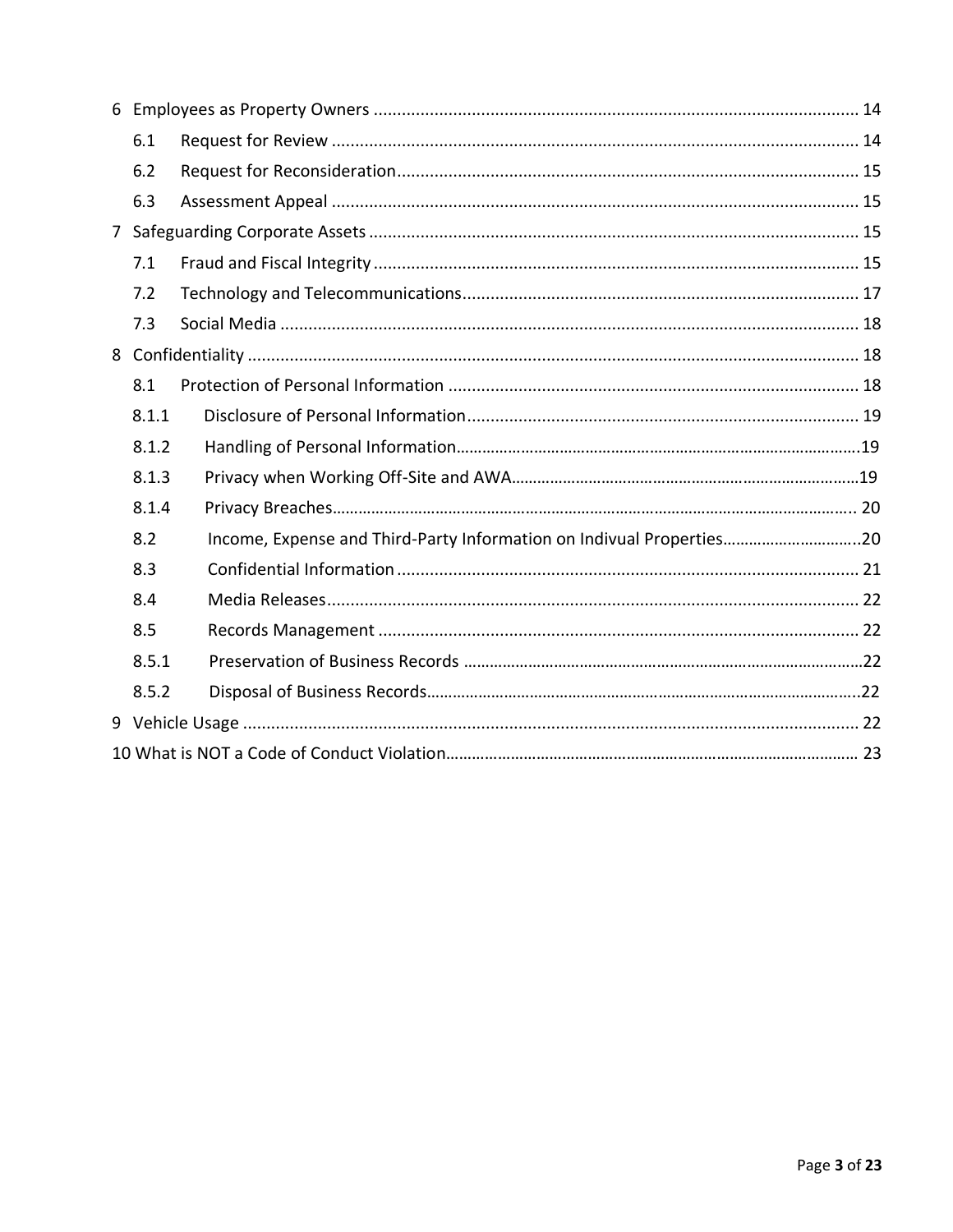#### Message from the President

At MPAC, we work together to deliver data insights, fair and accurate assessments, and essential services to taxpayers, municipalities, governments and businesses. We are united by a set of shared values and accountabilities as we carry out our work.

The Code of Conduct is the roadmap to help us ensure that our actions are true to our core accountabilities. The Code of Conduct is designed to support a culture that is aligned with our values and commitments and describes a unifying set of behavioural standards applicable to all.

Our value to customers is built on the trust we earn from the people we work with every day, both within our MPAC family, and in the communities we help to support and strengthen. Therefore, the impact our day-to-day decisions will have on our stakeholders should be top of mind.

COVID-19 continues to impact our day-to-day lives. In 2020, MPAC adopted three key principles that guide our decision making:

- The health, safety and wellness of employees is our top priority;
- We need to keep the business operating for our customers; and
- We need to do our part to help slow the spread of COVID-19.

As the pandemic continues, we have an opportunity to reflect on everything we've learned since 2020 and consider how we can add back in the benefits of in-person interactions and collaboration, when it is safe to do so. At the same time, we are embarking on our new 2021-2025 Strategic Plan. What remains essential is our ongoing commitment to practicing and promoting the principles within our Code of Conduct.

For example, there are obligations that connect to our work on Equity, Diversity, Inclusion and Anti-Racism. Under the Code of Conduct, each employee is expected to create a climate of understanding, inclusion and mutual respect in our workplaces. This journey will be on-going as we listen, learn, educate and embed Equity, Diversity, Inclusion and Anti-Racism into our culture and daily work.

The Code of Conduct applies to everyone – every Vice-President, Director, Manager, and all full-time and temporary employees. Please take the time to read the document and understand how it applies to your everyday work.

Thank you for your commitment.

Nicole McNeill President and CAO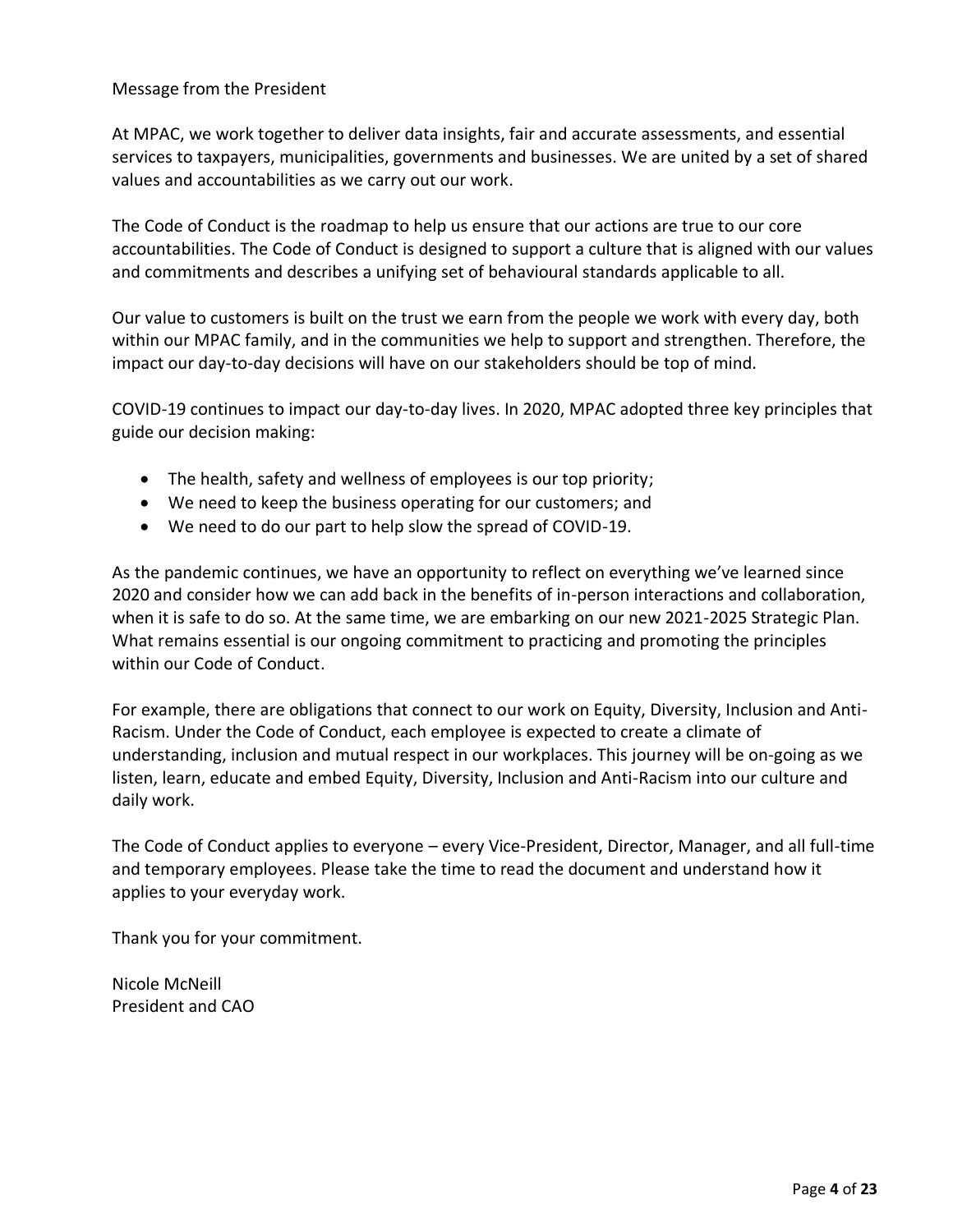# <span id="page-4-1"></span><span id="page-4-0"></span>**1. Purpose and Application of the Code of Conduct**

# **1.1 Introduction**

The Code of Conduct is based on the shared vision, mission and values of MPAC, incorporating internal policies and applicable laws, regulations and regulatory policies or directives issued by the government. All employees must perform their duties in a manner that maintains and enhances public confidence and trust in the integrity, objectivity and impartiality of the Corporation. Furthermore, as an organization entrusted with public funds, MPAC is obligated to ensure the protection and appropriate use of all its resources and assets.

The Code of Conduct sets minimum standards for conduct. The Code of Conduct cannot address every situation in which employees may find themselves. The Code of Conduct is designed to provide employees with guidance on how to demonstrate these shared values and ethical behaviours. It does not preclude the use of common sense and good judgment. The Code of Conduct describes a set of rules, ethical standards and active principles to be practiced every day. Furthermore, the Code of Conduct helps to create a safe, secure and healthy work environment in which people are respected and valued.

Nothing in the Code of Conduct is intended to conflict with the Corporation's obligations to employees under the Collective Agreement or the specific terms of a written employment contract. The Code of Conduct is intended to complement MPAC's policies and procedures as well as any professional codes which may be applicable to your role.

# <span id="page-4-2"></span>**1.2 Application of the Code of Conduct**

The Code of Conduct applies to all MPAC employees – full-time and temporary, including students and the Executive Management Group. The Code of Conduct applies not just in the workplace but in all locations and at all times that employees are engaged in business activity or representing the Corporation, and when employees' activities are otherwise linked to their duties and responsibilities. This includes while in attendance at off-site conferences, seminars and team or office events. In addition, the Code of Conduct applies when employees are providing services outside of Ontario and internationally, even if conventional practice is different in foreign jurisdictions. To create a positive work environment, all members of MPAC hold one another accountable for upholding this code.

# <span id="page-4-3"></span>**2. Compliance**

# <span id="page-4-4"></span>**2.1 Compliance with the Code of Conduct is Mandatory**

The Code of Conduct reaffirms MPAC's commitment to integrity, objectivity and professionalism in delivering products and services to its customers. Maintaining the public's confidence and trust in MPAC and its employees is of utmost importance. The high standards established by the Corporation are intended to ensure that this public trust is not violated.

There are no exceptions. All allegations of non-compliance with the Code of Conduct will be investigated and disciplined, up to and including dismissal, will be applied as appropriate.

In addition to the Code of Conduct, an employee, by virtue of their role in MPAC, may be required to comply with other professional requirements and guidelines such as rules of conduct governing members of a professional group. Employees are encouraged to refer to their professional association for these specific requirements (for example, the Institute of Municipal Assessors,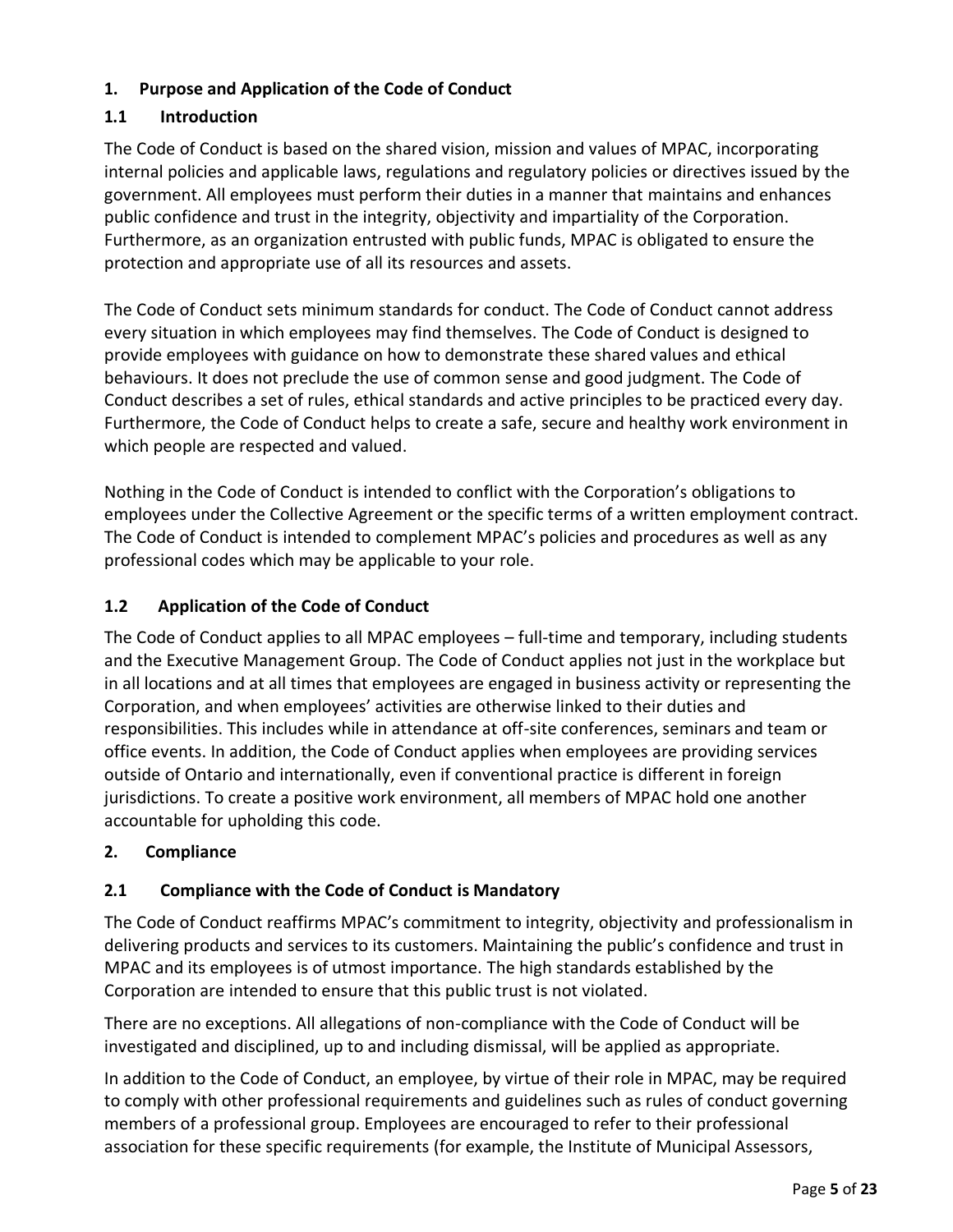Appraisal Institute of Canada, International Association of Assessing Officers, Chartered Professional Accountant Association of Canada etc.). Where there is an actual or perceived conflict between the professional association's rules and the MPAC Code of Conduct, employees must always comply with the higher standard and raise their concerns with Human Resources.

# <span id="page-5-0"></span>**2.2. Annual Affirmation**

Employees are responsible for reading, understanding, and complying with the Code of Conduct. All newly hired employees are required, as a condition of their employment with MPAC, to endorse and submit to Human Resources an acknowledgement of compliance with the Code of Conduct. Existing employees are to annually renew their affirmation **ELECTRONICALLY,** which confirms that the employee:

- (a) has read, understands and agrees to comply with the Code of Conduct;
- (b) is not aware of any violation of the Code of Conduct; and
- (c) possess a valid driver's license if their position has a driving requirement.

If an employee has any questions about compliance with the Code of Conduct or is unsure about the appropriate or acceptable way to address a given situation, the employee should ask for guidance from their manager or Human Resources.

# <span id="page-5-1"></span>**2.3 Contraventions of the Code of Conduct**

Violations of the Code of Conduct will be taken seriously. MPAC commits to investigate allegations of non- compliance or suspected non-compliance with the Code of Conduct and will take disciplinary action, up to and including dismissal, as appropriate. In addition, any breach of the Code of Conduct that violates the law may result in civil or criminal proceedings.

Please note: The gravity of the allegation may dictate the resources allocated to complete an 'investigation'. In some situations, an investigation may take the form of confidential interviews, confidential form completion, and face to face or via telephone meetings, all the way up to an external investigator completing an on-site investigation. In any case, the complaint will be reviewed by the Vice President, Human Resources to determine the type of investigation during the initial phases of the complaint.

Any employee under investigation may be suspended with or without pay or be re-assigned to other duties pending completion of the investigation, depending on the situation and the best interests of the Corporation. Complainants, respondents and any witnesses involved in the investigation are to keep all information divulged in the strictest of confidence.

Individuals covered under the Code of Conduct must understand that a frivolous, vexatious or malicious allegation of a Code of Conduct violation will itself constitute a breach of the Code of Conduct. As such, allegations that are not made in good faith may result in discipline to the complainant up to and including dismissal. Any reprisal, retaliation or disciplinary action against an employee for reporting, in good faith, an alleged breach of the Code of Conduct is prohibited.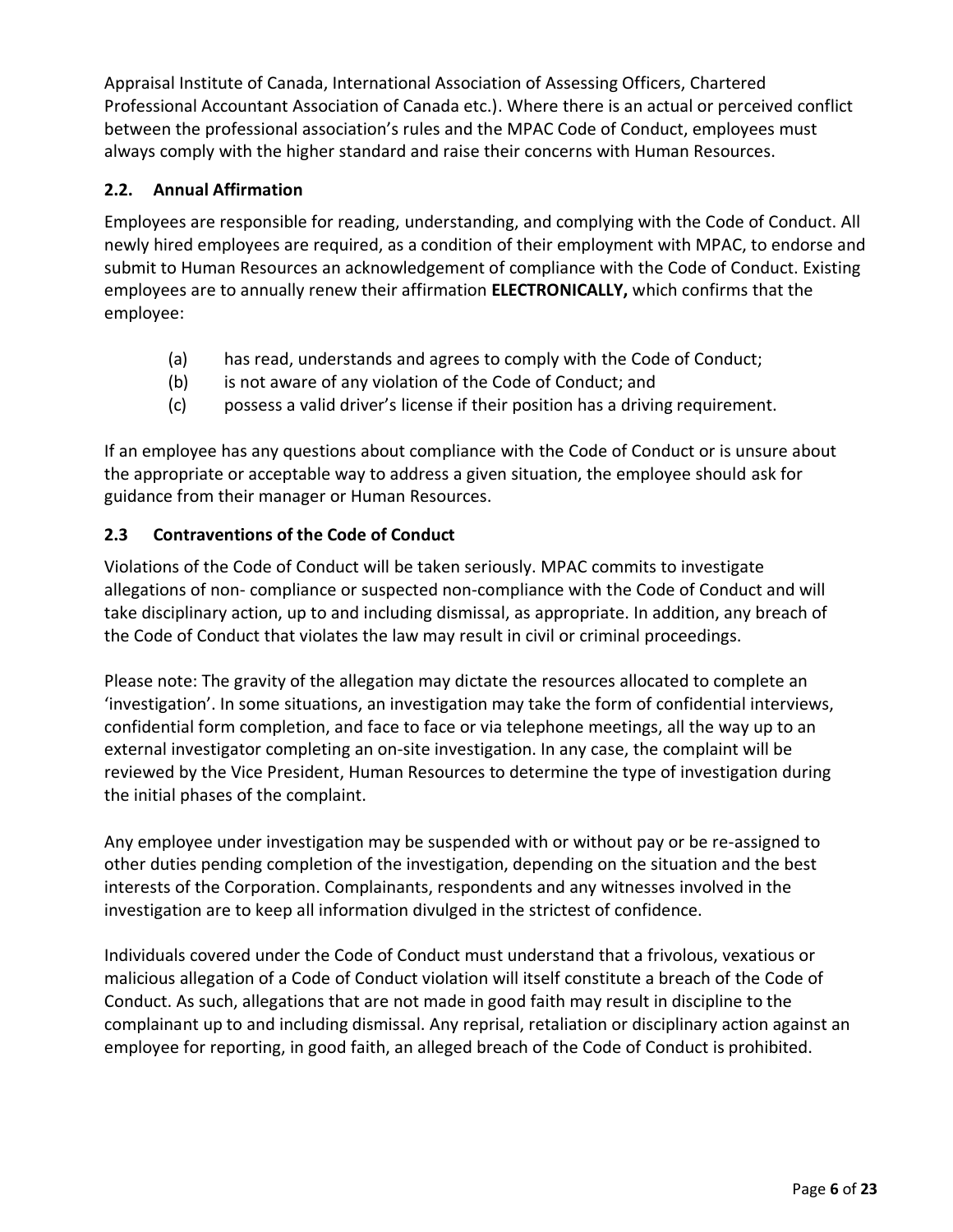# <span id="page-6-0"></span>**3. Roles and Responsibilities**

# <span id="page-6-1"></span>**3.1 Employee's Responsibility**

Employees must follow the highest standards of ethical behaviour to ensure that public confidence and trust is maintained. Employees are expected to uphold their legal, fiduciary, and ethical responsibilities and act in the best interests of the Corporation and within the limits of all applicable laws. Employees shall treat all persons, whether colleagues or members of the public, with respect and be responsive, equitable, and courteous in all encounters. Employees shall reside in Ontario.

When providing services and activities consistent with the *MPAC Act* outside of Ontario (including international jurisdictions), employees must comply with the Code of Conduct, foreign and domestic laws, regulations, and other legal requirements, including insider trading laws and regulations, and those that govern the use of confidential information.

Employees are also required to report any suspected fraud, breach of trust or other wrongdoing by themselves or another employee to their manager or Human Resources. Employees must cooperate with internal reviews or investigations of a reported violation. The employee's identity will be kept in confidence to the extent appropriate or permitted

# <span id="page-6-2"></span>**3.2 Manager's Responsibility**

In addition to their responsibilities as employees, managers have a special duty to uphold the Corporation's reputation. Managers are expected to set an example through their own conduct and to encourage employees to ask questions, speak up and get advice before they act. Managers must provide timely, sound advice and guidance on ethical or Code of Conduct compliance issues. Managers must report potential violations of the Code of Conduct and policies contained within, to their Director or Human Resources without delay.

# <span id="page-6-3"></span>**3.3 MPAC's Commitment**

MPAC recognizes a shared responsibility among all members of its community to create and foster a healthy, respectful, and equitable, diverse, inclusive and anti-racist workplace culture. MPAC will take all reasonable steps to prevent and rectify conduct that threatens this and commits to indemnify and defend its employees from lawsuits or other such legal actions which may arise as a result of the employee acting in good faith within the scope of their employment and in accordance with the Corporation's Code of Conduct.

# <span id="page-6-4"></span>**4. Work Environment and Relationships**

# <span id="page-6-5"></span>**4.1 Workplace Discrimination, Harassment and Violence**

In accordance with MPAC's corporate values, collective agreement, the *Ontario Human Rights Code*  and the *Occupational Health and Safety Act*, the Corporation is committed to providing a workplace that is free from actual, attempted or threatened workplace discrimination, harassment and violence, and create a climate of understanding, inclusion and mutual respect where each person feels a part of the workplace and is able to contribute fully to the development of the Corporation. MPAC will not tolerate, ignore, or condone any form of workplace discrimination, harassment or violence and is committed to promoting appropriate standards of conduct at all times. All employees are responsible for respecting the dignity and rights of their co-workers and the public they serve. Employees shall respect the individual opinions of all colleagues. Where individual disagreements may occur, we seek to resolve them in a collaborative, respectful and productive manner.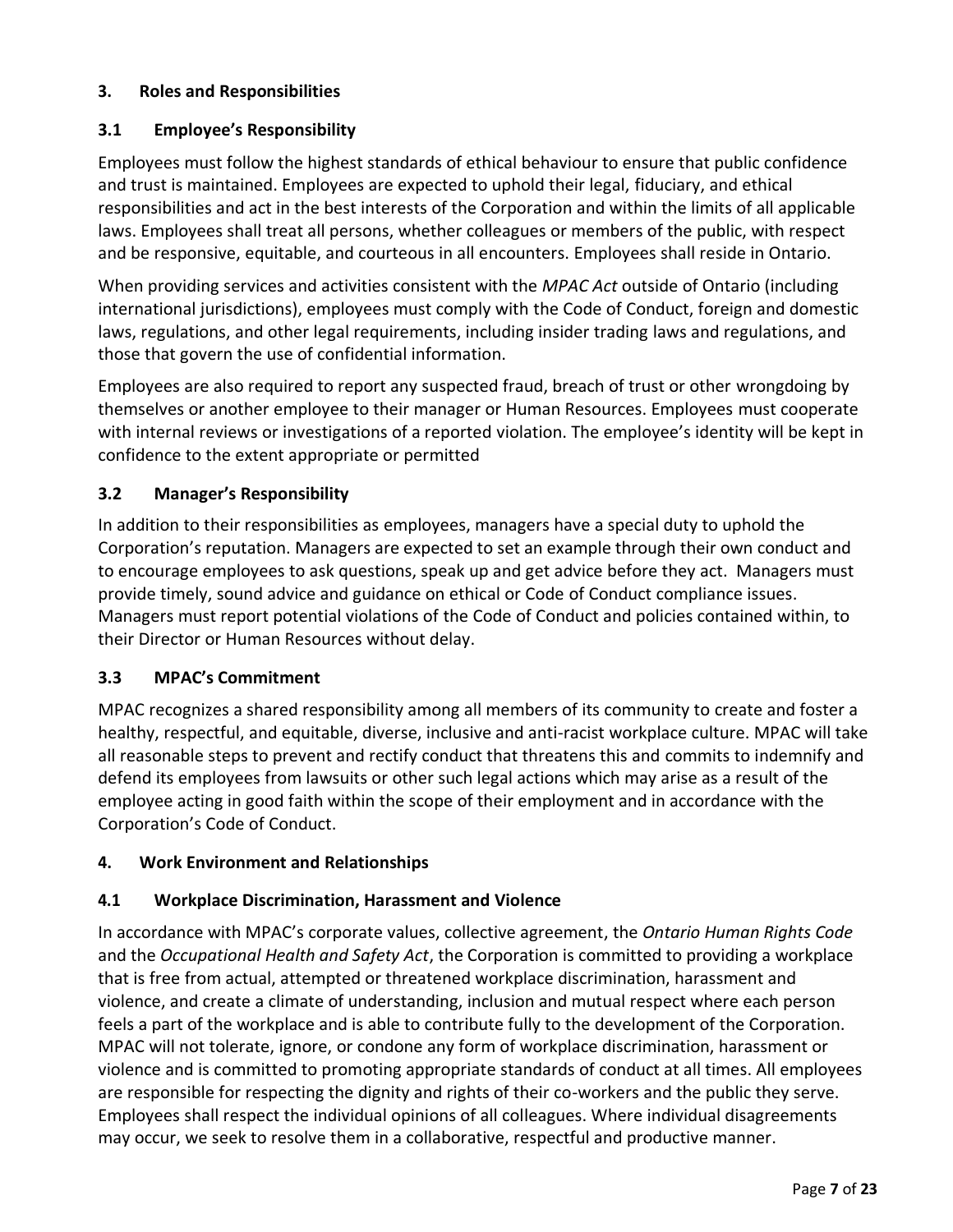Rude, passive aggressive and/or insulting behaviour towards anyone is unacceptable and will not be tolerated.

MPAC will not tolerate discrimination, harassment, and violence in the workplace or in venues which are extensions of the workplace, whether it involves employees or members of the public. The Corporation has a Workplace Discrimination, Harassment and Violence Prevention Policy to address workplace discrimination, harassment and violence. The Policy forms part of the Code of Conduct and compliance with that Policy is mandatory.

# <span id="page-7-0"></span>**4.2 Substance Use**

All employees must be able to perform all of their workplace duties in a safe and productive manner. No employee will report to, return to, or remain at work under the influence of alcohol, cannabis, medications, drugs or any illicit substance that would impair their ability on the job or endanger fellow employees or members of the public. If you are prescribed a drug, including medicinal cannabis, which may impair your ability to perform your position duties safely, it is your responsibility to inform your manager, or Human Resources so that accommodation can be discussed.

Under no circumstances will alcohol, cannabis or non-medicinal drugs be consumed on MPAC premises, in corporate fleet or rented vehicles or in personal vehicles when authorized for use during MPAC business. Anyone with alcohol, cannabis or drug dependency is encouraged to seek treatment. While MPAC is committed to providing support and assistance in dealing with such dependency, anyone who is found to be under the influence of alcohol, cannabis or non-medicinal drugs may be subject to disciplinary action up to and including termination of employment.

# <span id="page-7-1"></span>**4.3 Professionalism**

MPAC's primary purpose is to serve the property taxpayers of Ontario and being professional is a fundamental principle in delivering outstanding service. MPAC identifies professionalism as a core value, critical to its business success and reputation. Professionalism is conveyed not only by the depth of knowledge displayed by employees but also by how they present themselves.

Employees are required to display their MPAC photo identification badges at all times during working hours at every MPAC location, and when carrying out assessment duties.

Employees interact with the property taxpayers, clients, suppliers, general public and other employees on a daily basis. Employees must be courteous and professional in all of these interactions. Employees should be mindful that MPAC records, whether on paper or in electronic format, may be accessed by the public through the course of normal business disclosure practices or by way of Freedom of Information (FOI) requests. When employees are creating records, communications or updating information system with narratives, they should be clear, factual and written in a professional manner.

# <span id="page-7-2"></span>**4.3.1 Personal Presentation**

To reinforce the public's confidence, employees must dress appropriately for their work assignments, which includes formal business wear when attending Assessment Review Board hearings, court or when making formal public appearances.

MPAC has a **Business Dress Policy**, which sets out appropriate work attire for employees. The Business Dress Policy forms part of the Code of Conduct and compliance is mandatory. The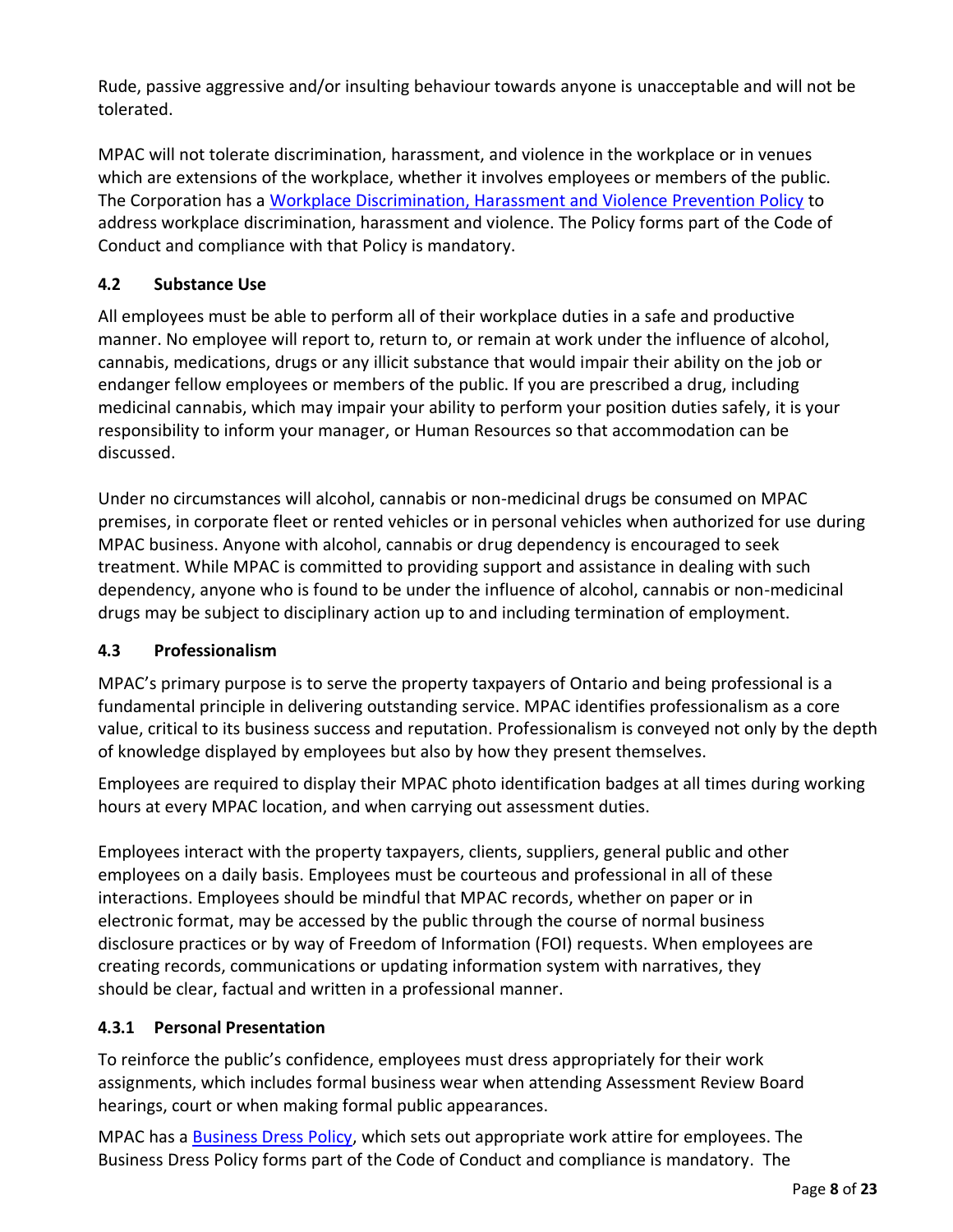President and CAO may declare 'dress down days' for charitable fundraising events. Managers may declare 'dress down days' specifically for office relocation, renovation or clean-up activities.

# <span id="page-8-0"></span>**4.3.2 Entering and Inspecting Properties**

In carrying out assessment duties, many MPAC employees have the conditional legal authority, as defined in Section 10 of the *Assessment Act*, and the requirement to enter and inspect properties. This right must be protected and exercised with an exceptionally high degree of integrity and respect.

Where an employee's duties engage them in such activity, the employee must carry and display/present appropriate MPAC identification and explain the purpose of the visit to the property owner or occupant. Employees must treat all property with care and respect and are not to enter a property without the proper authorization to do so by someone over the age of 18 years old. If the owner of the property refuses to allow MPAC entry, this must be respected.

# <span id="page-8-1"></span>**4.3.3 Addressing Property Owners**

To align with the Provinces' gender identity policy, pertaining to the collection, use, display and retention of a person's gender identity information on government forms and products, MPAC will no longer collect gender information, nor will it be displayed on any MPAC products and systems.

To ensure these standards are followed when addressing members of the public, employees are to use gender neutral language not ("Mr", "Mrs", "Ms") and instead use the person's name.

In written correspondence, references to gender should be avoided throughout whenever possible. Salutation used in response letters should mirror the name/format used in original letter received, with preference being to use an individual's full name, i.e. "Dear John Doe." If no letter is received, correspondence should address individuals using "Dear Property Owner." Due to gender neutrality challenges when translating to French, use "Bonjour" on French correspondence.

# <span id="page-8-2"></span>**4.4 The Accessibility for Ontarians with Disabilities Act (AODA)**

The *Accessibility for Ontarians with Disabilities Act*, 2005 (AODA) is a provincial law with the goal to make Ontario accessible for persons with a broad range of disabilities by 2025. The AODA sets out a process for the development, implementation, and enforcement of accessibility standards. MPAC is legally required to operate in compliance with accessibility standards established by regulations passed under the AODA; current standards applicable to MPAC include those for Information and Communications, Employment, the Design of Public Spaces and Customer Service.

As outlined in MPAC's Accessibility Standards for Ontarians with Disabilities Policy, MPAC's commitment to service excellence means employees are expected to be respectful of all customers and, as required by law, adhere to the requirements of Ontario's accessibility standards whilst executing their duties. Improving accessibility for colleagues, external customers and stakeholders is not only the law, it is simply the right thing to do.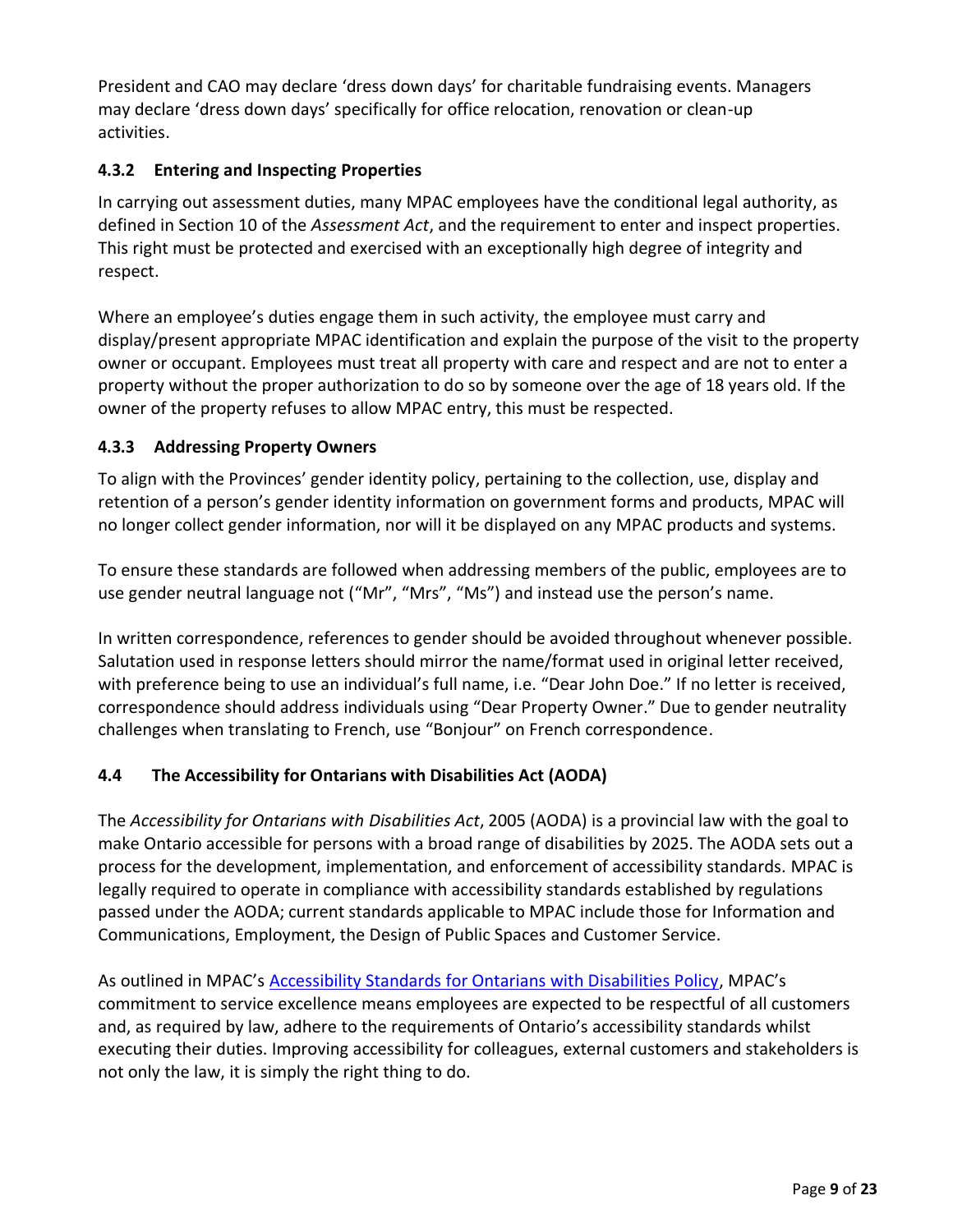#### <span id="page-9-0"></span>**5. Conflict of Interest**

This section sets out some of the more common conflicts, but it is not exhaustive. Employees are to speak to their manager if they have any questions regarding a potential conflict of interest.

#### <span id="page-9-1"></span>**5.1 Basic Principles**

A conflict of interest arises when an employee's direct or indirect personal interests interfere with or might reasonably be seen by others to interfere with, their ability to make decisions and otherwise fulfill their employment duties in the interests of the Corporation. A direct personal interest exists when an employee has a potential for personal gain and an indirect personal interest exists when an employee's relative or a person with whom an employee has a close personal relationship has a potential for personal gain.

Employees must disclose all real or potential conflicts of interest to the President and CAO by completing the Disclosure of Conflict of Interest or Potential Conflict of [Interest Form p](http://mpac/sites/default/files/imce/article/Departments/92/docs/DisclosureConflictInterestOrPotential2014V3.pdf)osted on the MPAC intranet. Employees must refrain from engaging in the situation or activity that gave rise to a declaration until they have received direction.

Basic principles of conduct require that employees not:

- engage in a business activity or have a financial interest in a business that is incompatible with the discharge of the employee's official duties in MPAC;
- be under any obligation to any person who might benefit from special considerationor favour from the employee, or who might seek preferential treatment;
- give, in the performance of MPAC duties, preferential treatment to relatives or persons with whom they have a close personal relationship, or to organizations in which relatives or persons with whom they have a close personal relationship have an interest, financial or otherwise;
- benefit from the use of information acquired during the course of MPAC duties that is not generally available to the public;
- be in a position where they could derive direct or indirect benefit or interest fromany contracts about which the employee can influence decisions; or
- engage in any outside work or activity:
	- $\circ$  that interferes with the employee's performance of their duties or capacity to report for work, or that might influence or affect the performance of MPAC duties;
	- $\circ$  in which the employee has an advantage or appears to have an advantage derived from their employment with MPAC;
	- $\circ$  in which the employee performs work for any organization that competes with or has business relationships with MPAC; and/or
	- $\circ$  that uses MPAC's time, intellectual property $\frac{1}{2}$ , or resources (e.g., photocopier, stationery, computers, email, internet, printers, vehicles) for the benefit of theexternal activity.

<span id="page-9-2"></span><sup>&</sup>lt;sup>1</sup> Intellectual property is a broad term that covers a variety of legal rights in intellectual creations. Patents, trademarks, confidential data, models and software programs are examples of important types of intellectual property created and/or used in MPAC in the operation of its business.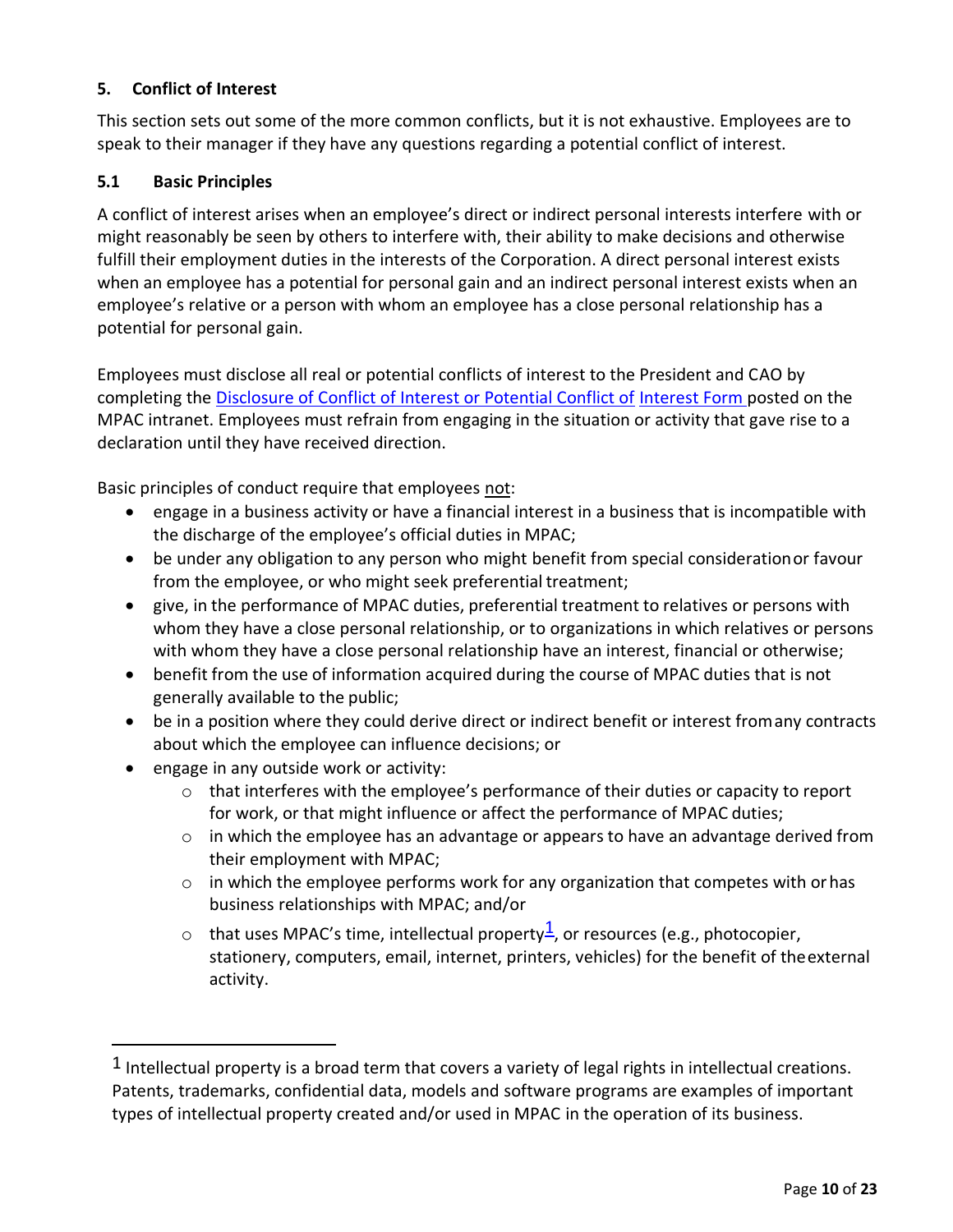# <span id="page-10-0"></span>**5.2 Outside Employment (Moonlighting) and Volunteer Work**

MPAC encourages employees to participate in their communities by being involved with outside organizations. There is nothing to prohibit an employee from such involvement provided any employment arrangement or charity work does not create a conflict of interest. However, employees are required to bring their full energy, attention, and commitment to their MPAC job first and foremost. Any outside employment or volunteer work must occur wholly in the employee's private (non-regular work) time and must not affect the employee's job performance at MPAC, conflict with or be related to an employee's work at MPAC or be contrary to the interests of MPAC.

For greater clarity, MPAC prohibits employees from:

- holding a current/valid real estate license and must at least suspend their real estate licenses during their period of employment at MPAC;
- preparing private property appraisals, for fee or otherwise; or
- representing or acting as an agent for any property owner in a Request for Reconsideration or appeal.

If the outside employment or volunteer work is even remotely related to any of an employee's work or responsibilities at MPAC, they must obtain prior approval from their Department Head before engaging in the outside employment or volunteer work. More details and the approval form can be found here.

To maintain and declare an inactive real-estate license, you must obtain approval from the Vice President, Human Resources. More details and the declaration form can be found here.

# <span id="page-10-1"></span>**5.3 Domestic and Foreign Political Activity**

Subject to applicable laws and regulations, employees have the right to take part in the Canadian and foreign democratic process with some restrictions. Political activity is considered being or seeking to become a candidate or doing anything in support of or in opposition to a federal, provincial, or municipal individual/party or election.

Employees are prohibited from engaging in political activity in the workplace, using MPAC resources for political activity and associating to their position as an MPAC employee with political activity (except as necessary to identify their position and work experience if they are seeking to be a candidate in a federal, provincial or municipal election). Employees who engage in political activity must do so with the understanding that this is carried out on the employee's own time and without conveying any endorsement on the part of MPAC.

Employees may not make monetary, product or other contributions on behalf of MPAC to any domestic or foreign political party, official or candidate for public office.

To ensure public trust in the Corporation, employees must be, and appear to be, both personally impartial and free from undue political influence while exercising their MPAC duties.

Employees wishing to run for political office, and who are elected to a federal, provincial, municipal or foreign political position, may be required to take a leave of absence without pay if their new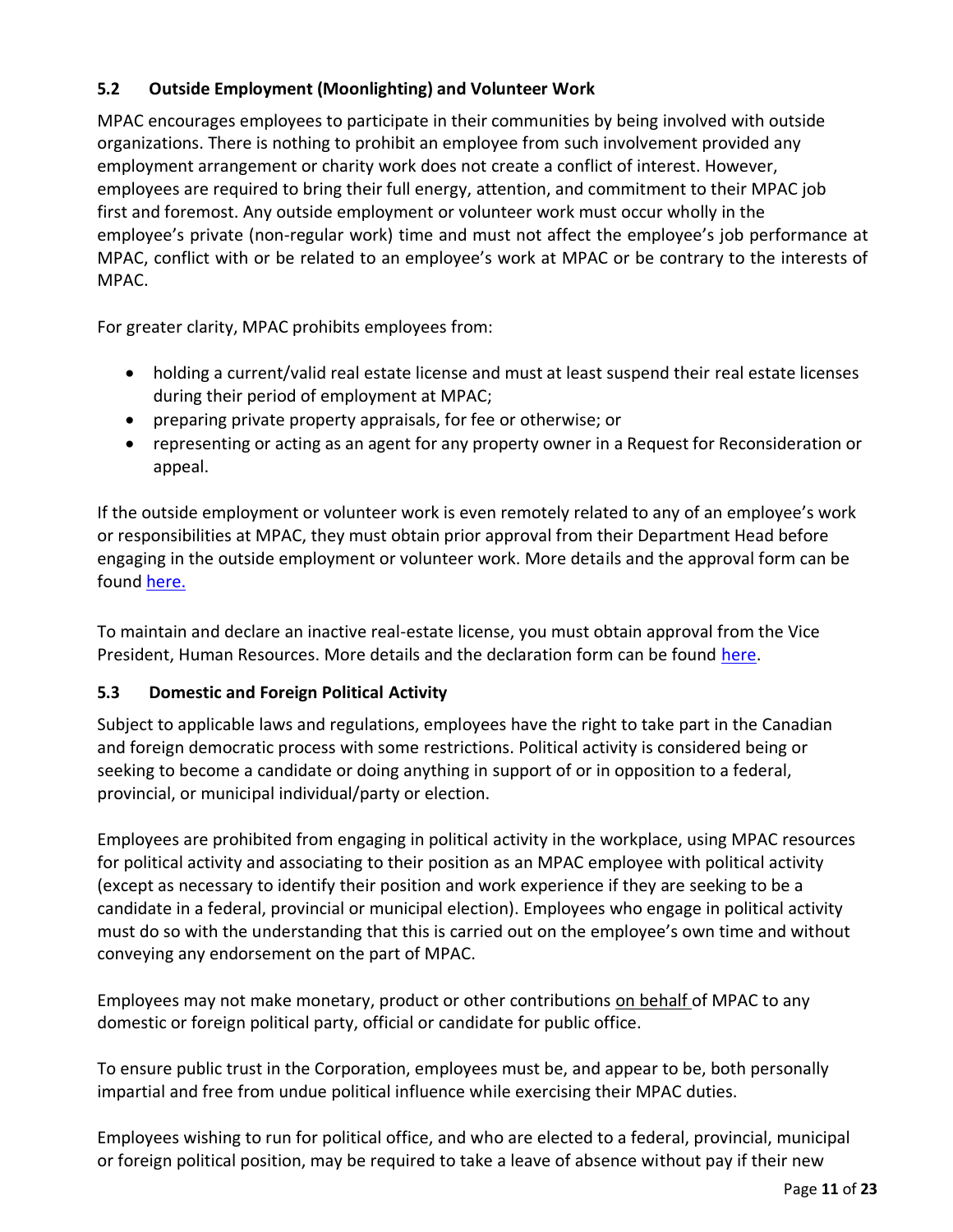obligations cause a conflict of interest. Requests for political leave will not be unreasonably denied. The terms on which employees will return from leave (including terms governing an entitlement to any particular position) will be specified at the time a political leave is reviewed.

# <span id="page-11-0"></span>**5.4 Appointment to Agencies, Boards, Commissions or Municipal Committees**

MPAC employees elected or appointed to a Municipal Committee, or to an agency, board or commission that owns real property in Ontario, must complete the Disclosure of Conflict of Interest or Potential Conflict of Interest Form located on the MPAC intranet site.

During the course of their duties with such organizations, if any matter arises where MPAC has an interest (e.g., involving assessment related issues), the employee must disclose the general nature of the conflict to the agency, board, commission or committee and must refrain from participating in the discussion, voting on any question or otherwise influencing the vote on the matter.

If the agency, board, commission or committee activities or mandate in its entirety constitutes a conflict of interest with MPAC's mandate, the employee must apply for a leave of absence without pay.

# <span id="page-11-1"></span>**5.5 Family and Personal Relationships (Nepotism2)**

It is recognized that some employees have personal and family relationships which may at times impact on the workplace. When job duties may conflict with family or close personal relationships, employees must ensure they do not compromise or threaten to compromise their ability to act in the best interests of the Corporation. For purposes of this Code of Conduct, family members include but are not limited to spouse (including common-law spouse), child, parent, sister, brother, grandchild, grandparent, aunt, uncle, niece, nephew, cousin, parent-in-law, daughter/son-in-law, brother/sister-in-law, step-parent, step-child, step-sister/brother, ward or guardian. If a situation arises where an employee has or may need to have business interactions with a relative or a person with whom they have a personal relationship they must advise their manager, who in turn must consult with Human Resources to determine if there is a conflict of interest.

MPAC's recruitment practices are built on the foundation that the Corporation hires and promotes the best candidate available for each employment opportunity – including full time, temporary positions, summer employment and consulting contracts. Candidates are assessed on the basis of the skill, ability, qualifications, and experience they bring to the organization. MPAC's employment policy does not expressly prohibit employees' relatives or persons with whom they have a close personal relationship from working at MPAC. However, MPAC must ensure that employmentrelated decisions are undertaken in an objective and impartial manner.

To meet this expectation, employees must not:

• attempt to influence the outcome of the employment process, or to influence any MPAC employee to hire/promote a relative or person with whom they have a close personal relationship; and

<sup>2</sup> Nepotism refers to the appointment to a position, or receipt of employment benefit, based on kinship or family relationship.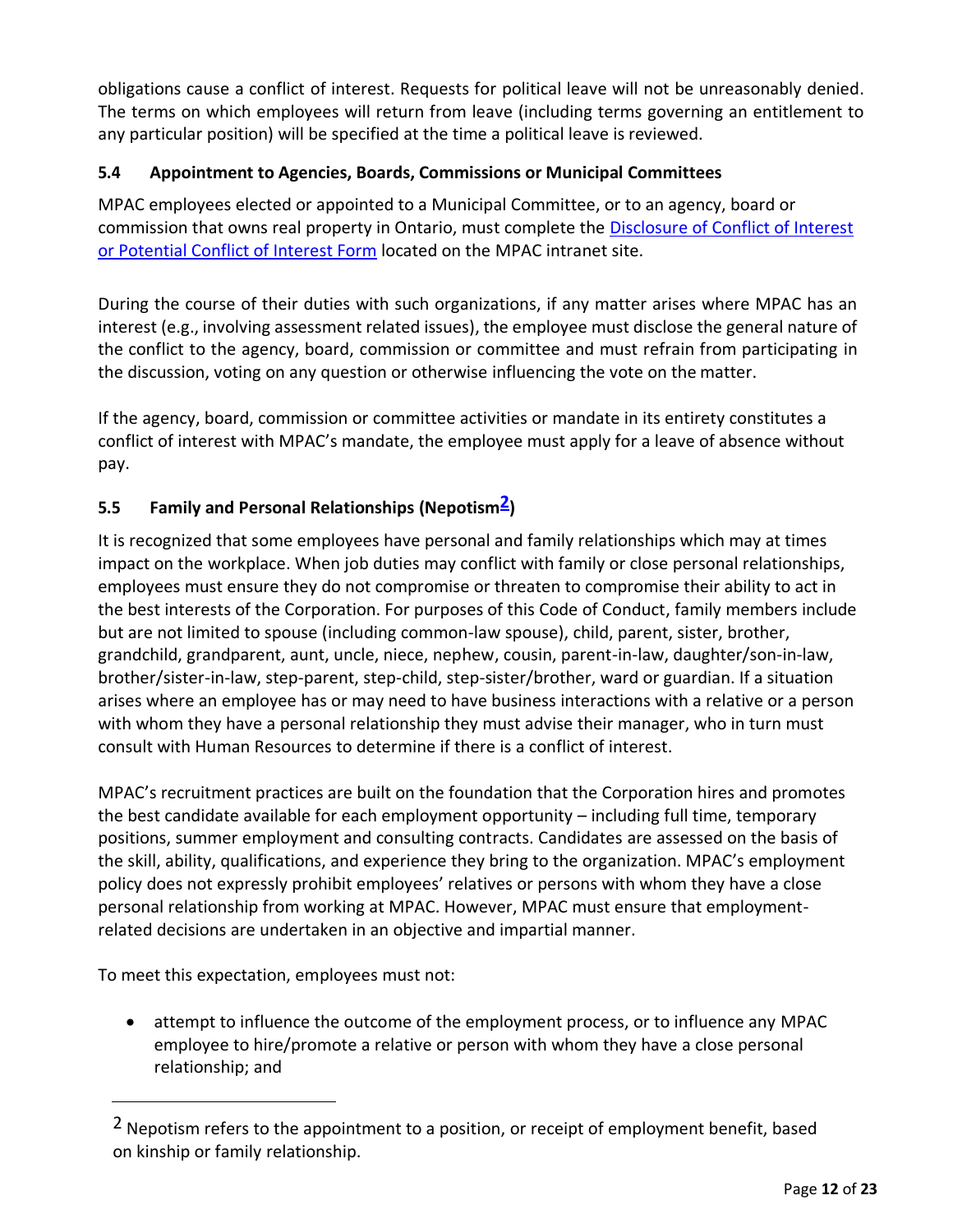• make any decision impacting on pay or benefits or make any decision or participate in the process to hire, transfer or promote a relative or person with whom they have a close personal relationship.

It is a conflict of interest for an employee to directly supervise a relative or person with whom they have a close personal relationship (i.e., assign work, approve merit increases, assign or approve overtime, negotiate salary, conduct performance appraisals, discipline, approve paid/unpaid leave, approve expenses or education/training opportunities).

It is also a conflict of interest to indirectly supervise a relative or person with whom an employee has a close personal relationship. An indirect supervisory reporting relationship is defined as a reporting relationship that is separated by one level of manager/supervisor.

An employee who is aware that a relative or a person with whom they have a close personal relationship has the potential to be hired or assigned to a position that could result in a direct or indirect supervisory reporting relationship or be in a position to influence the career or employment activities and rewards of a relative or person with whom they have a close personal relationship, must advise the hiring manager of a potential conflict of interest. The hiring manager, in turn, must consult with Human Resources to determine if the relationship in fact results in a conflict of interest. If a conflict is deemed to exist and there are exceptional circumstances, the Vice President, Human Resources will consult with the President and CAO to determine a course of action that is in the best interests of the Corporation.

# <span id="page-12-0"></span>**5.6 Gifts and Entertainment**

The public's perception of the integrity of MPAC and its employees is paramount. Employees must make impartial and objective decisions in performing their responsibilities free from influence derived from gifts, favours, hospitality, or other benefits ("gifts").

Gifts include, but are not limited to, cash, gift certificates, tickets to events or other similar benefits for which the recipient does not pay fair market value.

Employees shall not give or receive inappropriate gifts, including tickets to theatre, sporting events, galas, etc. A gift is inappropriate if giving or receiving it may be perceived as being in anticipation of immediate or future special considerations, or recognition for past consideration by MPAC.

There are occasions where accepting or giving a gift of nominal value is appropriate as part of developing and maintaining a reciprocal business relationship, and is in the best interests of the Corporation.

In **all** instances, gifts from participants in an open procurement process must be declined by employees who sit on the selection committee.

Where gifts of more than a nominal value are received by an employee, the gift shall be returned to the sender or, alternatively, it may be contributed to a registered charity. A letter should be requested from the charity confirming the donation.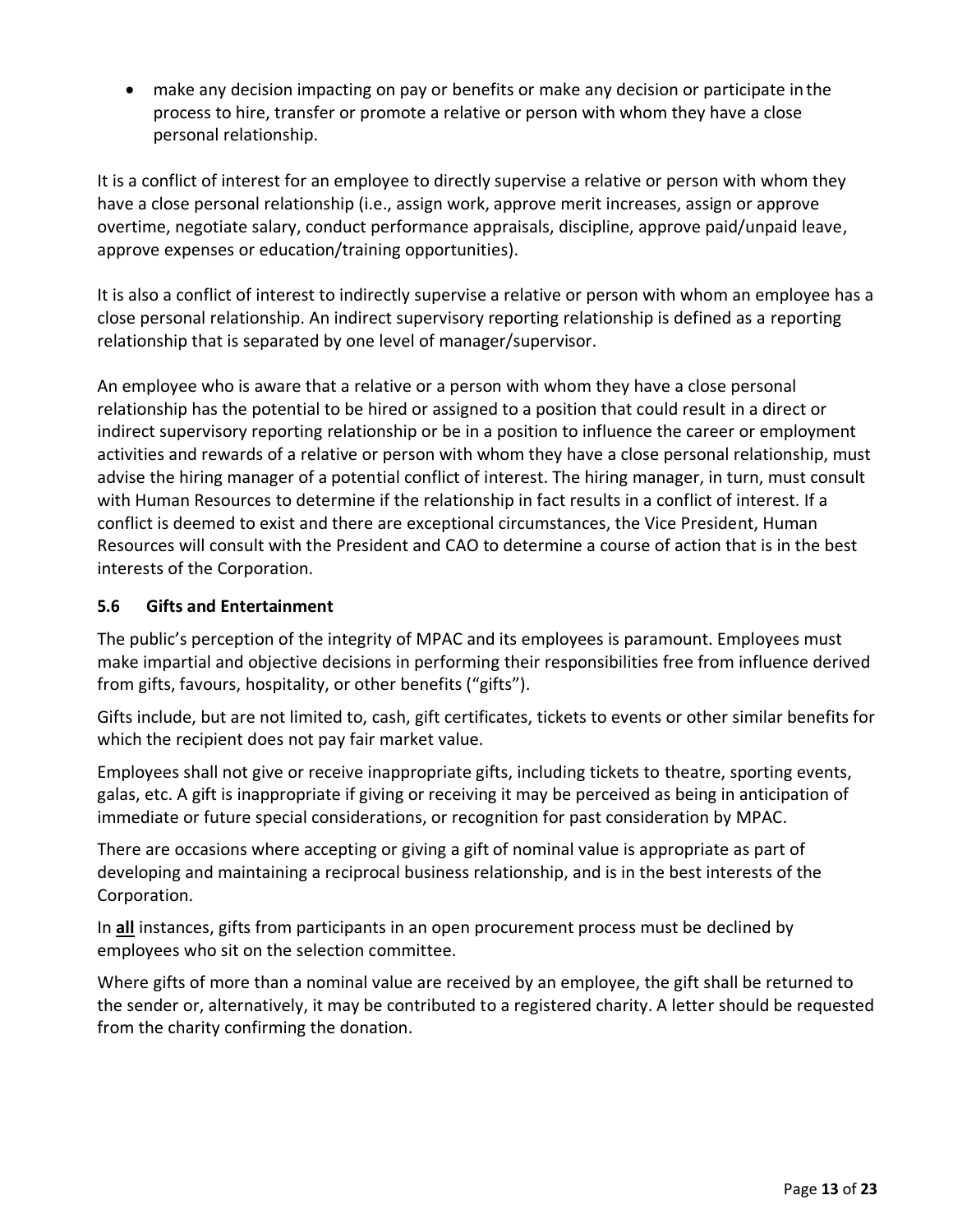While participation in charity, invitational or other special events hosted by the vendor community may be acceptable, receipt of tickets for events, (including but not limited to: theatre, sporting events, concerts etc.), greater than a nominal value and not hosted by the vendor community are a violation of the Code of Conduct. When in doubt, please seek the approval of your Department Head as far in advance as possible.

Where an employee's work is primarily focused on bringing in new revenues/expanding business streams that are not driven by our core assessment services, there may be circumstances where customary business amenities may be accepted or given. The giving and/or receiving of customary business amenities may be deemed acceptable to MPAC where this activity serves to maintain a business relationship for the benefit of MPAC as a whole, rather than the individual employee(s). In these rare circumstances, employees may accept or give customary business amenities with strict limits and careful oversite, provided:

- the employee's core duties are to bring in new revenue and growth;
- the expenses involved are at a reasonable level (as determined by MPAC);
- the expenses are infrequent and appropriate to the responsibilities of the individual;
- the expenses legitimately serve a defined business purpose, for the benefit of MPAC;
- the expenses are within the customary business limits of reciprocation; and
- the expenses are documented and provided to Human Resources on a monthly basis.

Because it is not possible to identify all situations, employees must assume responsibility for determining whether or not giving or receiving a gift is acceptable in situations that fall outside the circumstances set out above. When in doubt employees must contact their manager or Human Resources.

# <span id="page-13-0"></span>**6. Employees as Property Owners**

MPAC employees may also be property owners in Ontario and, as such, are afforded the same property valuation and complaint mechanisms available to other taxpayers. However, given that property valuation is MPAC's core business, the Corporation must take all precautions to avoid any conflicts of interest. Employees must not have or be perceived to have any advantage in the property assessment appeals process.

Employees seeking a review of their own property assessment, or any property in which they have an interest, may choose any of three avenues available to all property owners:

# <span id="page-13-1"></span>**6.1 Request for Review**

- If an employee determines through any means available to the public, that there maybe a factual error in our information on their property, the employee must notify the Quality Service Commissioner in writing that they are an employee of MPAC and they wish to have the data reviewed.
- The request will be reviewed and a determination will be made as to the appropriate department to process the request. The employee will be notified who will be reviewing their request.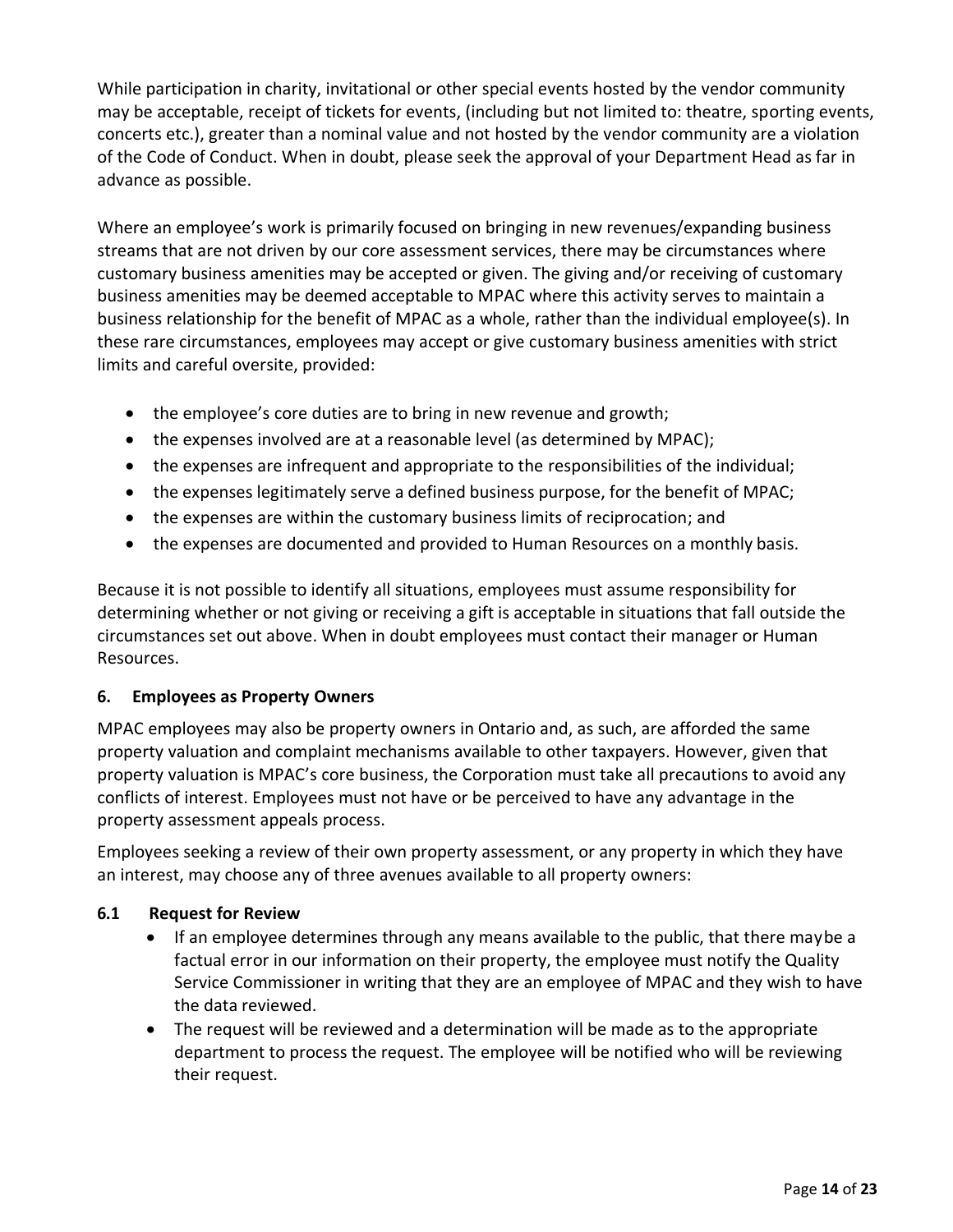#### <span id="page-14-0"></span>**6.2 Request for Reconsideration**

- An employee wishing to file a Request for Reconsideration (RfR) on property in which they have an interest must advise their manager;
- The employee will complete and provide a RfR application to the Quality Service Commissioner;
- The RfR is processed by the Quality Service Commissioner (or designate) in accordance with standard RfR procedures;
- The employee must not discuss the complaint directly with any MPAC staff, except the MPAC employee(s) handling the RfR; and
- The employee must obtain all relevant information through the same procedures as any other taxpayer or their representative.

# <span id="page-14-1"></span>**6.3 Assessment Appeal**

- When an employee files an appeal with the Assessment Review Board (ARB), they must immediately notify the Quality Service Commissioner.
- The Quality Service Commissioner (or designate) will liaise with the ARB to ensure the appeal is heard in a location other than where the employee regularly works ifrequired.
- The employee must discuss the appeal directly with any MPAC employee, except the MPAC employee handling the appeal.
- The Quality Service Commissioner (or designate) will investigate and process the appeal in the same manner as any other taxpayer appeal.
- The employee must obtain all relevant information through the same procedures as any other taxpayer or their representative.

# <span id="page-14-2"></span>**7. Safeguarding Corporate Assets**

MPAC employees are responsible for protecting and making proper and efficient use of the Corporation's physical, monetary, and intellectual assets. This includes safeguarding assets from loss, damage, abuse, misuse, theft, or destruction. Employees may not use or permit the use, directly or otherwise, of corporate property, assets, and resources for anything other than officially approved MPAC activities. For COPE related devices, refer to the Corporately Owned Personally Enabled Devices (COPE) Agreement. Corporate assets include tangible items such as property (leased and owned), equipment, computers, mobile devices, cash, cheques, credit cards and information systems. Intangible corporate assets include licensed and owned data, software, intellectual property and developed processes and systems.

Employees are responsible for ensuring assets are used in accordance with approved policies and procedures, such as in the case of corporate vehicles and information technology. Employees authorized to work off-site are expected to apply due diligence in safeguarding the assets in their custody. Employees are responsible for returning all assets provided to them by the corporation in good condition when leaving the corporation. Please refer to the Asset Policy for more information regarding the use and management of Corporate Assets.

# <span id="page-14-3"></span>**7.1 Fraud and Fiscal Integrity**

All employees must work in accordance with internal controls, policies (including MPAC's Fraud and Other Irregularities Policy), and all applicable laws and regulations to prevent fraudulent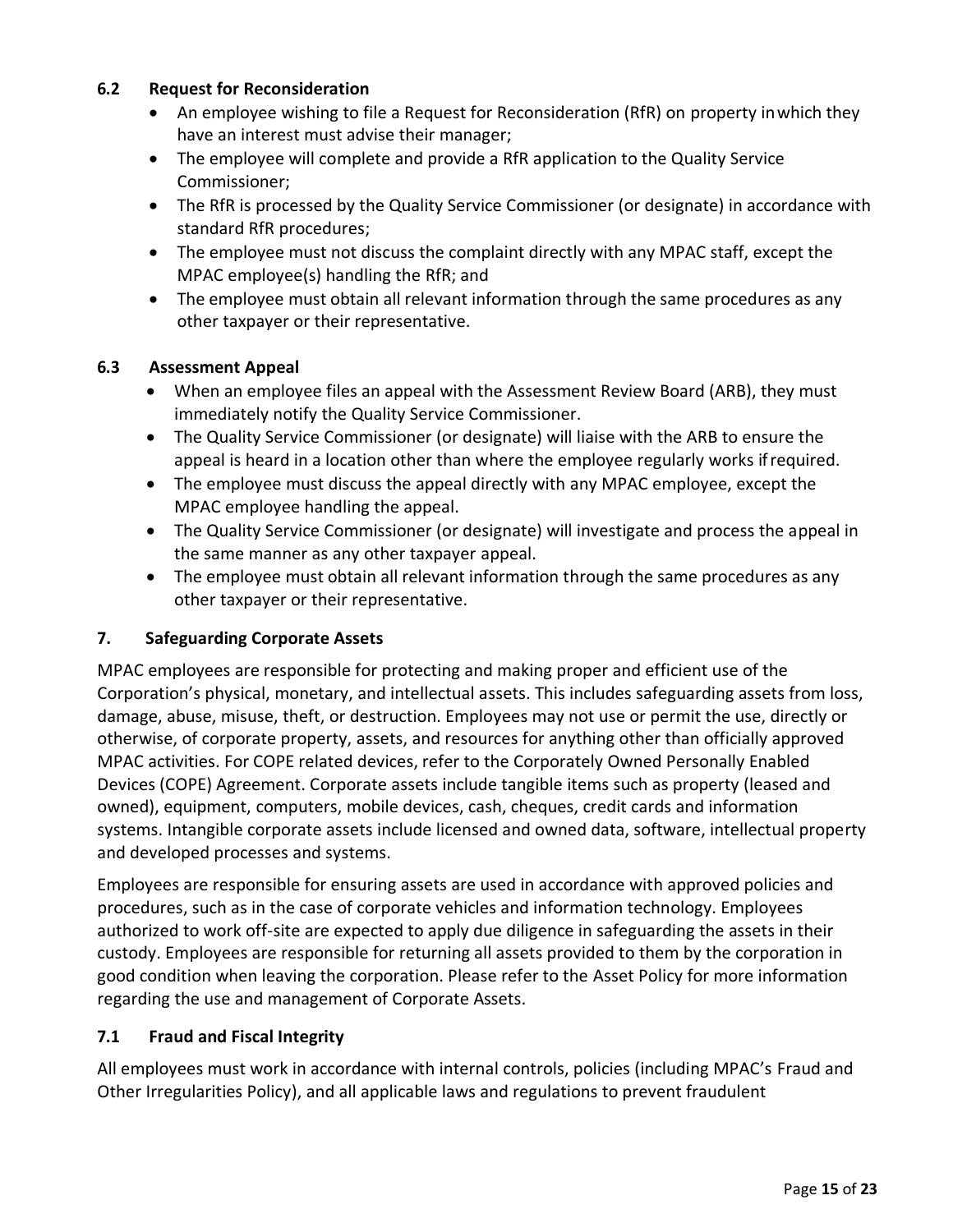misconduct and other irregularities both domestically and internationally. Employees shall exercise and shall at all times appear to be exercising honesty, integrity and diligence and shall not knowingly be party to any fraudulent or irregular activity.

MPAC's Fraud and Other Irregularities Policy addresses fraud, other irregularities, and matters related to fiscal integrity. Additional guidance is highlighted below.

- Employees may only ask to be reimbursed for legitimate and reasonable expenses related to MPAC business. Furthermore, employees are expected to spend the Corporation's money carefully and with due regard to the interests of the public funds.
- Theft of time, defined as misuse of the corporation's time, is considered wrongdoing and is prohibited.
- Employees must ensure that all contracts with and commitments to external suppliers, vendors or customers have proper authorization and documentation prior to making commitments on behalf of the Corporation. Employees may only make commitments that they are specifically authorized to make on the Corporation's behalf in accordance with the Delegation of Authority Policy and consistent with the Procurement Policy. The Delegation of Authority Policy is also an integral part of the Code of Conduct and compliance with that Policy is mandatory. When working with international suppliers or subcontractors, MPAC employees must ensure that such suppliers and subcontractors also comply with the Supplier Code of Conduct.
- Employees must never, directly or indirectly, engage in corruption, bribery, kick-backs, extortion or embezzlement to facilitate business dealings or gain a competitive advantage with any foreign entity, governmental or non-governmental. Employees must strictly comply with the terms of the Corruption of Foreign Public Officials Act and may never make or authorize any payment to a foreign public official, political party or political candidate for the purpose of influencing government decisions in MPAC's favour or securing any other improper business advantage.
- Benefits Fraud involves the intentional submission of false or misleading claims through the employer's benefit plan for the purposes of financial or personal gain. Fraudulent claims directly impact the sustainability of MPAC's benefits plans, breach the fundamental trust between employee and employer, and may result in negative consequences for MPAC's brand, reputation and public trust. Be advised, this includes the misuse and/or abuse of MPAC's short-term sickness and long-term disability benefits.
- Employees are responsible for the submission of any and all claims submitted through our current Healthcare Benefits provider or any of our Insurers, including both shortterm sickness and long-term disability benefits. Employees are advised to safeguard their benefits information including login ID's, passwords etc., for the previously mentioned providers. For clarity, should you allow someone else to handle the administration or submission of your claims, for example a spouse, this will not absolve you of the ramifications should those claims be submitted fraudulently or in bad faith. Be advised that any employee found to be engaging in fraudulent, false or exploitative activity related to MPAC's various benefits plans will be subject to disciplinary action up to and including termination of employment.
- Employees are required to report any knowledge or suspicion of fraud in accordance with the requirements and protocols of the Fraud and Other Irregularities Policy, and with the protections articulated in the Whistleblower Protection Statement.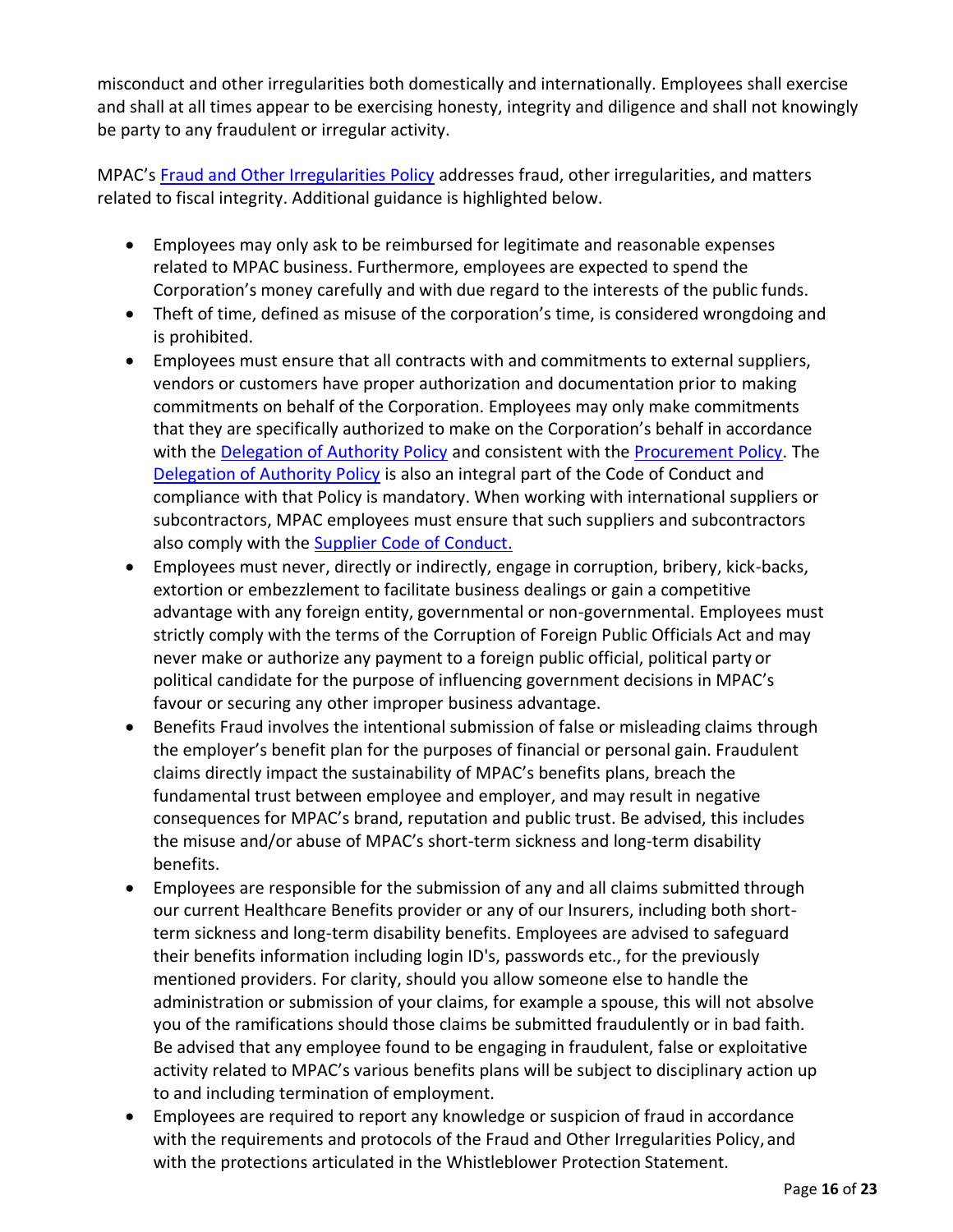Managers are responsible for ensuring that adequate internal controls and processes are in place to prevent and detect fraud. Managers are accountable for monitoring employee activity and ensuring employees are aware of, and in compliance with, internal controls and policies.

All confirmed incidents of fraud or theft committed against the Corporation will be viewed as acts of unlawful activity and will be treated accordingly.

# <span id="page-16-0"></span>**7.2 Technology and Telecommunications**

MPAC's Information Technology Systems (which are comprised of its, desktop and laptop computers, network servers and printers, wireless networks, telephones, tablets, smartphone devices, email, access to the Internet, connections from other locations, global positioning systems, software applications and other similar devices, and any other technology or distribution methods provided by the Corporation) is a corporate asset. Employees should have no expectation of privacy in anything they create, store, send or receive using MPAC's communication system. Any devices, software or techniques intended to disable, bypass or thwart protection software, security control routines, security measures or the ability to monitor the communication system is strictly prohibited. Employees actions will be monitored across all networks and systems that they access.

MPAC's Information Technology Systems are to be used for the Corporation's purposes. Employees do not have any ownership in any material or content on any MPAC property, including MPAC's Information Technology systems. Employees should not store personal material on MPAC's communications system. For COPE related devices, refer to the Corporately Owned Personally Enabled Devices (COPE) Agreement.

Employees' occasional, limited, and appropriate personal use is permitted provided it does not interfere with their performance of MPAC work. Employees' must understand that occasional, limited, and appropriate personal use is a privilege. It does not limit the Corporation's ability to access information stored on its Information Technology Systems for a wide variety of legitimate reasons, including:

- to engage in technical maintenance, repair and management;
- to meet a legal requirement to produce information, including by engaging in e-discovery and Freedom of Information request administration;
- to ensure continuity of work; and
- to prevent misconduct and ensure compliance with the law (including by monitoring system traffic, by conducting periodic audits of system use and by investigating potential misconduct).

Employees must also understand that: (1) a password is what the Corporation uses to reliably identify who is using its Information Technology Systems and how and does not prevent the Corporation from accessing its Information Technology Systems and (2) that the Corporation can restore information that employees delete from its Information Technology Systems.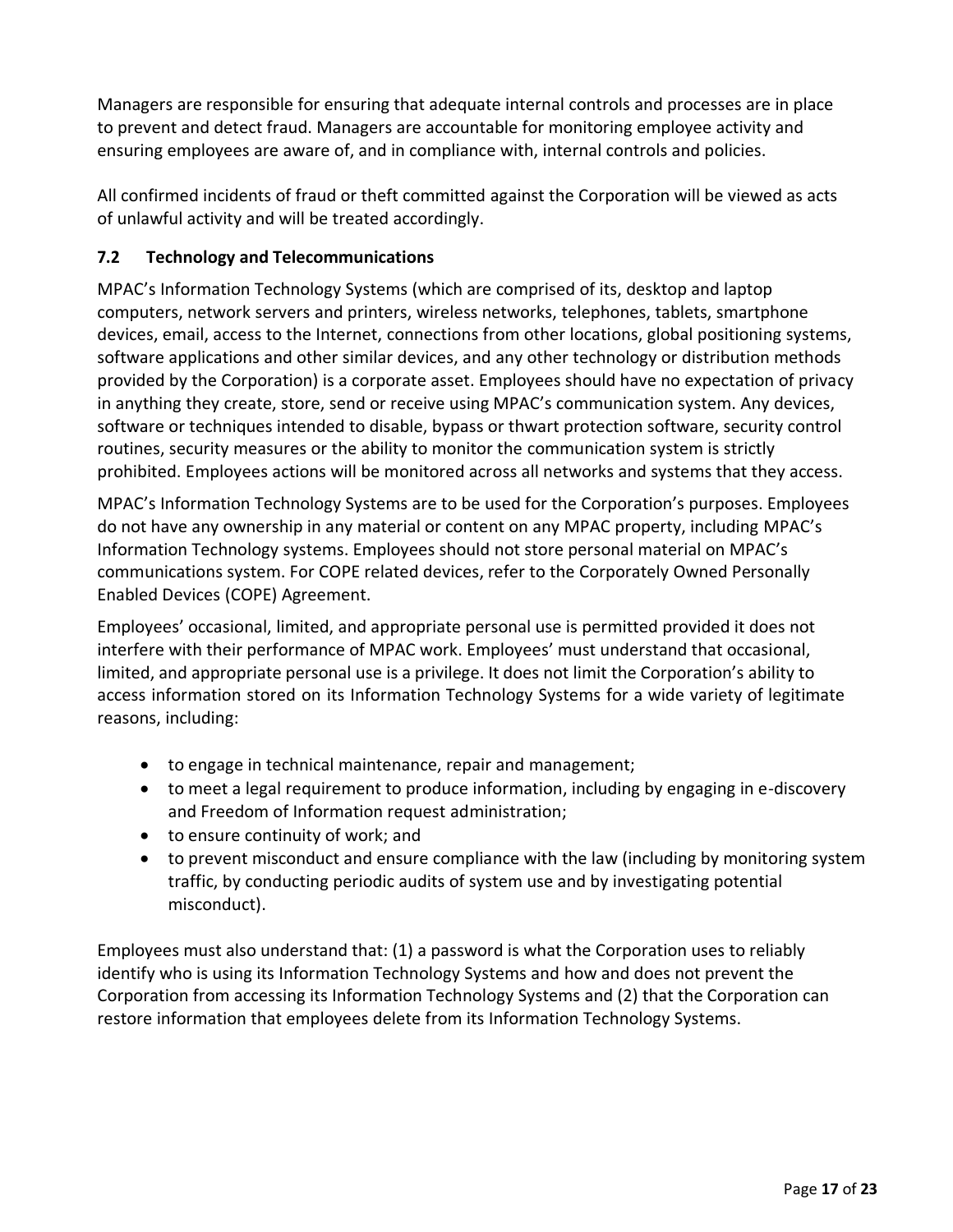In light of the above and the primary function of the Corporation's Information Technology Systems, employees should understand that their personal use is not private. For COPE related devices, refer to the Corporately Owned Personally Enabled Devices (COPE) Agreement.

The Corporation has instituted an Acceptable Use of Information Technology Resources Policy which forms part of the Code of Conduct and compliance with that Policy is mandatory. Employees must not use MPAC's Information Technology Systems to access, circulate or store inappropriate or offensive material, including but not limited, to defamatory, libelous or slanderous statements; comments or images of a sexual nature; or comments that are considered to be harassing or discriminatory on the basis of race; ancestry; place of origin; colour; ethnic origin; citizenship; creed (religion); sex/pregnancy; sexual orientation; gender identity; gender expression; age; record of offence; marital status; family status; disability (physical or mental); and receipt of public assistance. The use of the communication system for gambling, sending chain letters or operation of a private business is also prohibited.

Only MPAC-owned legally licensed software that is acquired by MPAC and installed by the Information Technology Department is permitted to run on and access MPAC workstations and networks. Use of trial software/shareware must be approved by IT in advance of installing it on MPAC equipment.

# <span id="page-17-0"></span>**7.3 Social Media**

MPAC has instituted the Social Media Policy, which sets out the Corporation's expectations for appropriate behaviour for employees who use social media, either as part of their job or in a personal capacity. The Social Media Policy forms part of the Code of Conduct and compliance with this Policy is mandatory.

# <span id="page-17-1"></span>**8. Confidentiality**

# <span id="page-17-2"></span>**8.1 Protection of Personal Information**

MPAC and its employees take the protection of individual privacy very seriously. Not only is privacy a statutory obligation, it is an intricate element of MPAC's culture and values. Personal Information is information about or that can be associated with an identifiable individual, within a personal (nonprofessional) capacity.

In the course of doing business, MPAC collects personal information. Employees are entrusted with this information and are expected to ensure it is accessed, used and disclosed only as allowed under the *Municipal Freedom of Information and Protection of Privacy Act (MFIPPA);* the privacy provisions included in other statutes, such as the *Assessment Act;* and, consistent with MPAC privacy policies, such as the Privacy Framework Policy.

# **8.1.1 Disclosure of Personal Information**

All requests for disclosure of personal information must be referred to the Director of Privacy Access and Records Compliance. Under *MFIPPA*, some of the circumstances in which MPAC is permitted to disclose personal information include:

• where the individual whom the information is about has consented to the disclosure;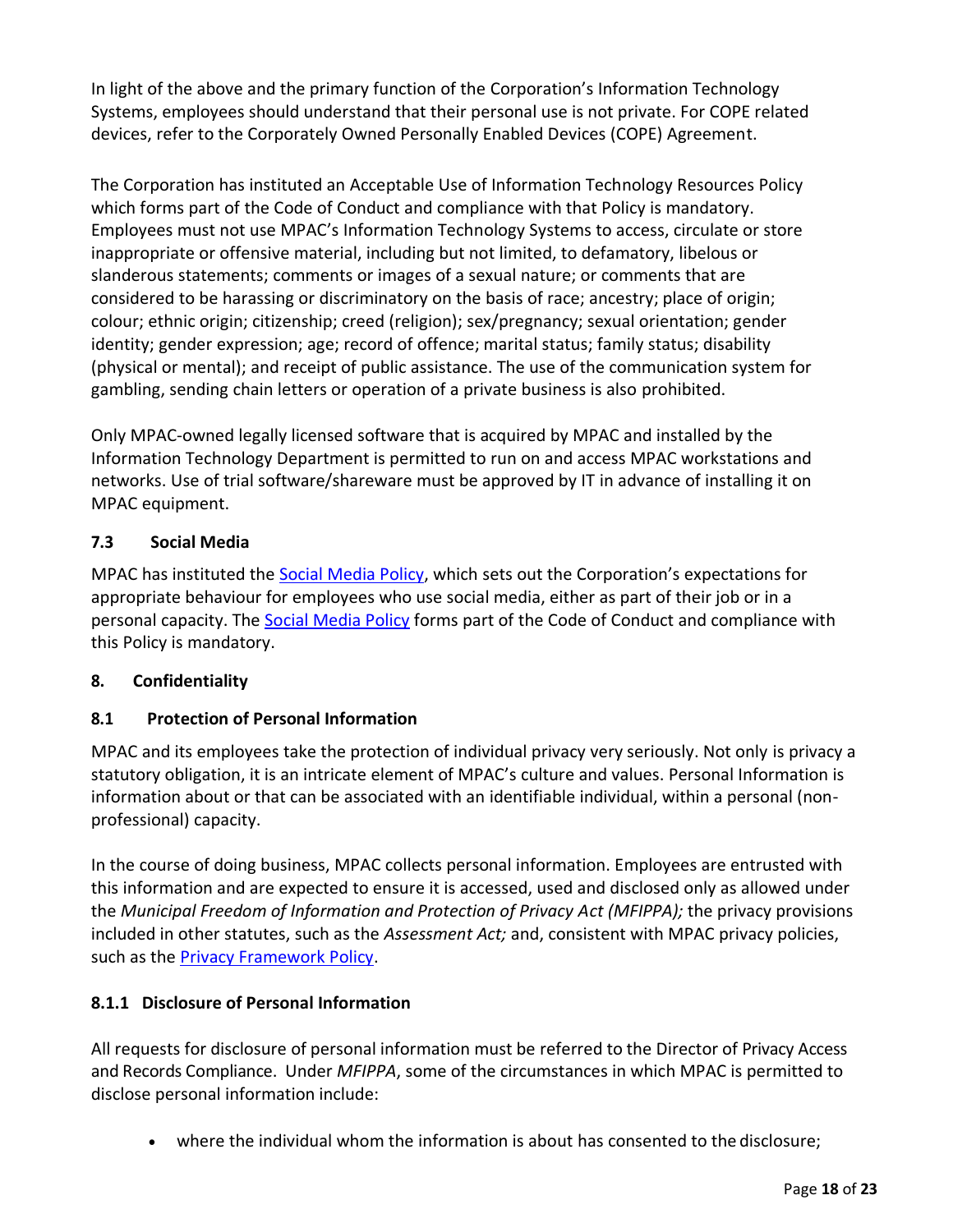- for the purpose for which the personal information was obtained or compiled by MPAC or for a consistent purpose;
- where the disclosure is necessary and proper in the discharge of MPAC's statutory responsibilities, e.g., assessment roll, preliminary list of electors, etc.;
- for the purpose of complying with Ontario or Federal law;
- for Canadian law enforcement investigation purposes; or
- responding to a judicial or quasi-judicial production order (e.g. subpoena, summons,etc.).

MPAC also collects personal information about its employees in respect to matters of labour relations and employment activities and, although not subject to MFIPPA, MPAC applies the same rigor to protecting this information.

<span id="page-18-0"></span>As stated in the Conflict of Interest section, MPAC employees must not provide any information, outside of normal protocols, to any property owner or other party that could in any manner be perceived as a conflict of interest.

# **8.1.2 Handling of Personal Information**

Employees must always be cognizant of their privacy obligations when handling personal information. The obligations are set out in legislation and MPAC policy, including related procedures and protocols. At minimum employees shall always:

- ensure that personal information is managed in an access restricted manner that prevents unauthorized access by external parties or MPAC employees who do not require it in the performance of their duties;
- access only those elements of the personal information on MPAC computer systems and physical records that are necessary and proper in the performance of their duties;
- refrain from using, divulging, diffusing, selling, transferring, giving, circulating, distributing, or otherwise making public any such personal information except as required by applicable law or in the performance of the employee's duties; and
- ensure that personal information that is to be disposed of, is placed in approved shredding bins, or is destroyed in a secure manner that does not permit for the information to be recovered.

The privacy obligations of MPAC and its employees apply to the handling of personal information regardless of their format, storage medium or location.

# **8.1.3 Privacy when Working Off-Site and AWA**

Employees authorized to work off-site or from alternative work arrangement (AWA) locations are expected to apply the same due diligence in safeguarding all personal, sensitive, and confidential information that they have access to while off-site or while in transit as they would at the office.

Employees working off-site or from AWA locations are required to ensure a privacy-focused remote workplace environment that conforms with MPAC requirements and accepted practices.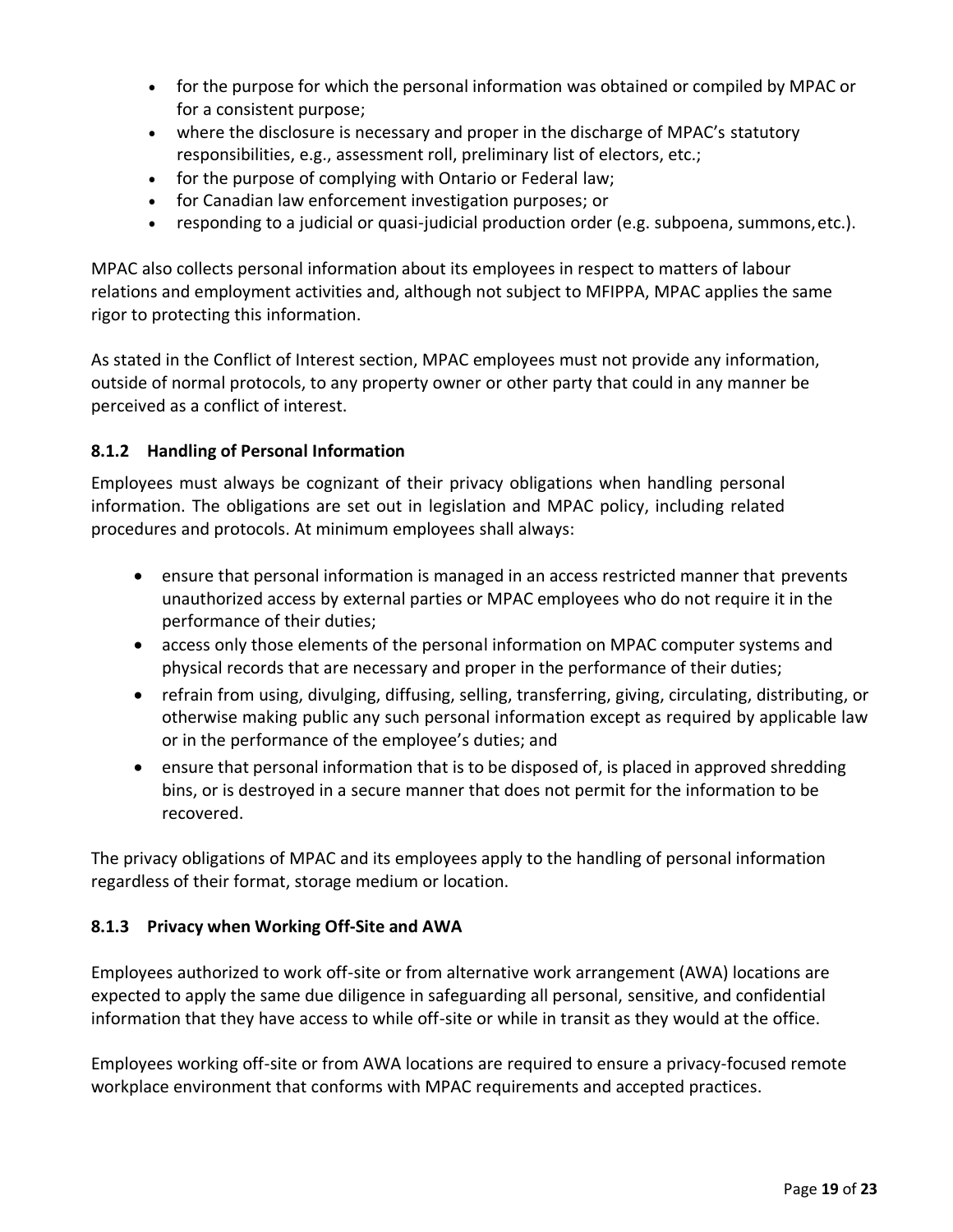# **8.1.4 Privacy Breaches**

MPAC and its employees are expected to use reasonable efforts to ensure that personal information is protected. Even so, it is possible through accident (loss or theft) or negligence that personal information may be inappropriately disclosed or accessed. For example, disclosing a property owner's personal information to a relative without the owner's consent, sending a fax to an incorrect number or email to an incorrect address, loss or theft of a laptop or a CD/DVD or USB memory key, improper destruction of a record containing personal information (i.e., throwing it into the garbage or recycling bin;) and so forth. These types of actions may give rise to a privacy breach.

Employees shall immediately contact the Director of Privacy, Access and Records Compliance upon knowledge or receipt of information that suggests or confirms that personal information may have been or may be, with reasonable probability, inappropriately disclosed or accessed; and, to take appropriate action to contain and mitigate the privacy impact of the disclosure in accordance with the Privacy Breach Protocol. Employees will take action on privacy breach matters as required and directed by the Director of Privacy, Access and Records Compliance

Contact information and resources are available by typing "Privacy Breach" in the search box of MPAC's intranet.

# **8.2 Income, Expense and Third-Party Information on Individual Properties**

Employees must comply with the *Assessment Act*, which prohibits the willful disclosure of proprietary information of a commercial nature relating to an individual property or actual income and expense information on an individual property, except in very limited and specific circumstances where Ontario or Federal law allows or requires it. This includes prohibiting access by employees to such information when it is not necessary and proper in the performance of their duties.

Employees must also be cognizant to protect and not disclose to unauthorized persons information or records that reveals trade secrets or scientific, technical, commercial, financial or labour relations information, supplied in confidence implicitly or explicitly, if the disclosure could reasonably:

- affect the competitive position or interfere with the contractual or other negotiations of a person, group of persons, or organization;
- result in similar information no longer being supplied to MPAC where it is in the public interest that similar information continues to be supplied; or,
- result in undue loss or gain to either MPAC or another party.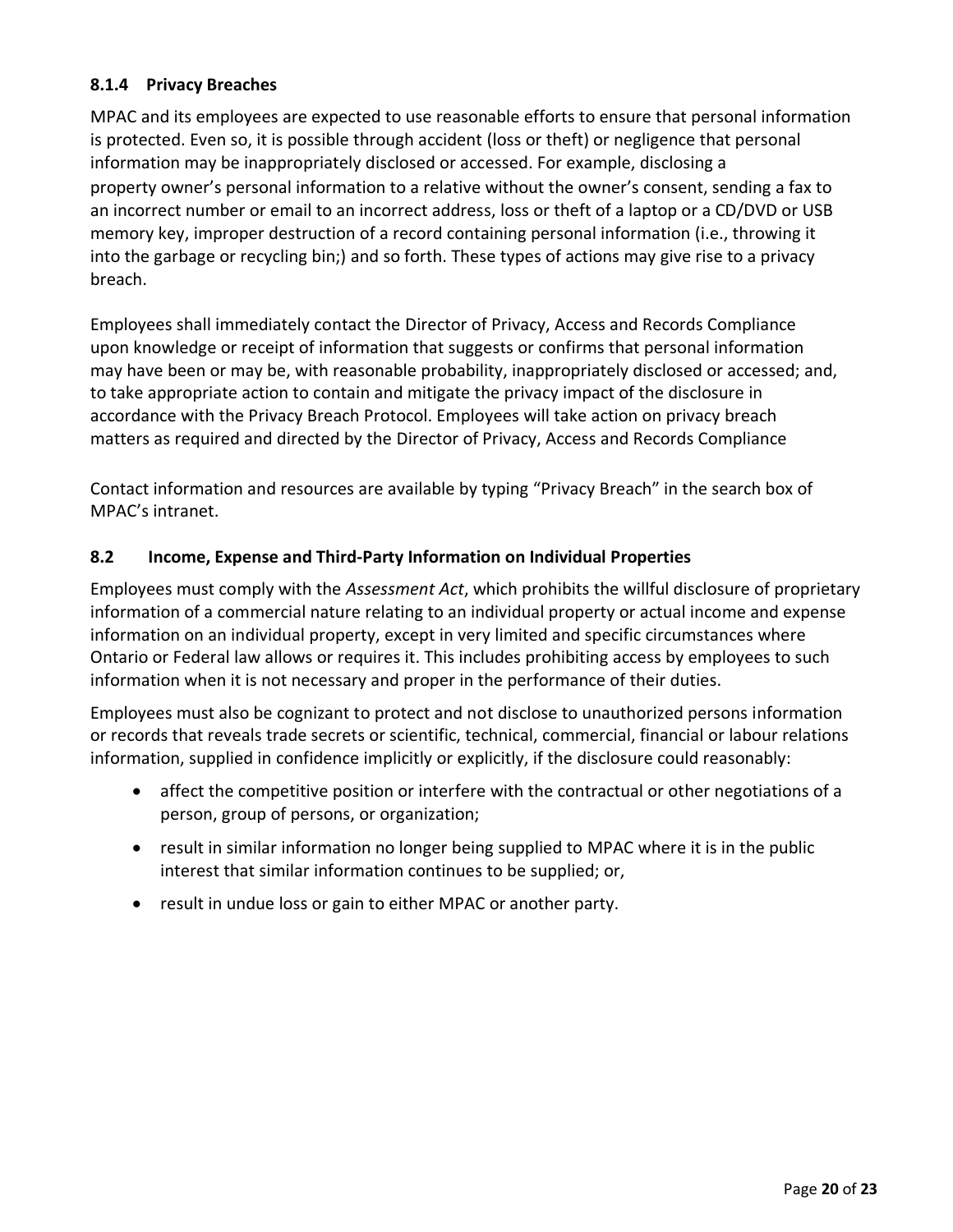# <span id="page-20-0"></span>**8.3 Confidential Information**

Employees have access to confidential business information owned and controlled by MPAC which is not otherwise available to the public. This confidential business information includes information pertaining to the business affairs of MPAC and its plans, processes (including assessment models, theorems, and software programs) and internal policies. Confidential business information also includes intellectual property as defined by the Intellectual Property Policy, in whatever form, developed by an MPAC employee and, at the request of MPAC, any such person will co-operate with MPAC to confirm MPAC's ownership of such intellectual property. Confidential business information also includes information about leasing, purchasing, or contracting agreements under negotiation. MPAC must control and maintain the confidentiality of this information to succeed in its business.

MPAC employees must not provide or disclose any confidential business information that the Corporation has not made publicly available to any external person or third party, outside of normal business protocols; this includes disclosure to property owners, relatives, neighbours, or other persons with whom employees may have a personal or a non-MPAC business relationship.

In performing their duties, in Ontario or other jurisdictions, employees may also gain access to technical, political, strategic, intellectual property and other information that could reasonably be considered confidential from a public official, government, company, individual or other party.

Employees must secure all confidential information (including MPAC's confidential business information) and keep it in the strictest of confidence, and employees may not use, divulge, diffuse, sell, transfer, give, circulate, distribute, or otherwise make public any confidential information except as required by applicable law or in the performance of their duties as permitted by normal business protocols. Employees must also take all reasonable measures in order to prevent the unauthorized use and disclosure of all confidential information.

For clarity, confidential information does not include information that is:

- a) publicly available when it is received or becomes known to the employee orsubsequently becomes publicly available;
- b) already known to the employee outside of MPAC business activities at the time of its disclosure so long as the employee is not reasonably aware of any obligation of confidentiality;
- c) independently developed or obtained by the employee; or
- d) received by the employee in good faith from a third party who the employee believes was lawfully in possession of such information free of any obligation of confidentiality of any kind.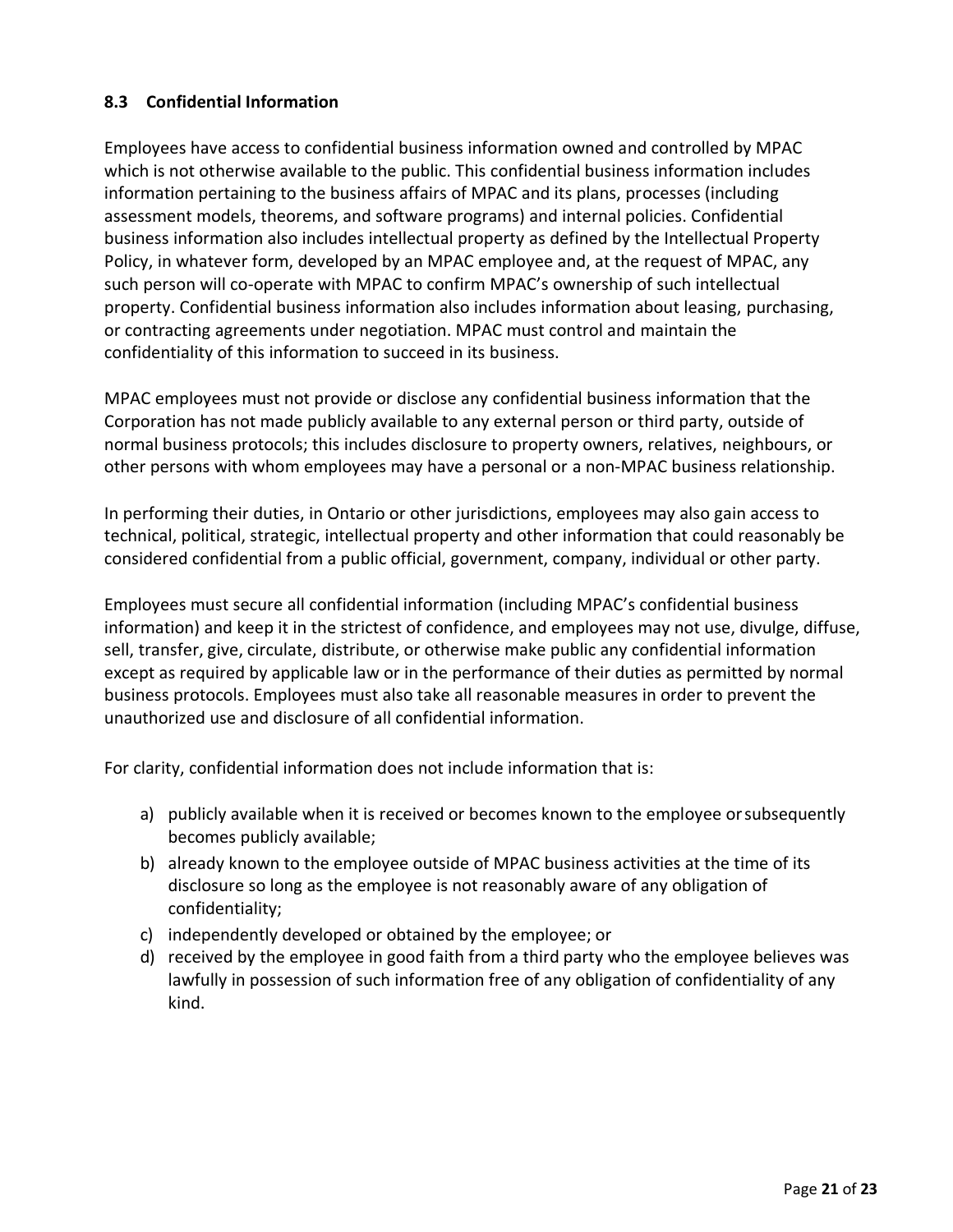# <span id="page-21-0"></span>**8.4 Media Releases**

- Unless explicitly authorized by MPAC, employees are prohibited from revealing, discussing, or
- making any comments on internal policies, procedures, activities, strategies, e-mail or other
- internal, external communications or any other confidential matters with traditional media including
- broadcasting and print media and non-traditional media including blogs, wikis, MSN, Facebook and
- other social networking sites. If an employee who is not otherwise authorized is asked for a public
- comment from a representative of the media, they should refer such requests to the Director,
- Strategic Communications.

# <span id="page-21-1"></span>**8.5 Records Management**

- MPAC information and records are valuable corporate assets that evidence business activities.
- The *MFIPPA* requires that MPAC have measures and retention requirements for the preservation of
- records and also makes it an offence to "…*alter, conceal or destroy a record, or cause another person*
- *to do so*."
- 
- For purposes of clarity, a record is any recorded form of information, regardless of format, whether
- it is on paper or other physical form or, in digital/electronic format such as on a computer file,
- database, video, or otherwise recorded in some other form. Please refer to the Records Retention
- Policy for additional detail.
- 

# **8.5.1 Preservation of Business Records**

- 
- MPAC employees must ensure that they follow corporate records management policies, such as the
- Records Retention Policy, Record Retention Schedules and related procedures and guidelines that
- provide for the management, preservation and proper destruction of MPAC business records,
- regardless of the records' format, storage medium, content or location.
- 

# **8.5.2 Disposal of Business Records**

- 
- Employees shall only destroy, including electronically deleting/erasing, records where the records are
- permitted to be destroyed and in the manner set out by the Records Retention Policy, Record
- Retention Schedules and related procedures and guidelines.
- 
- When disposing of personal, third party, and confidential information, employees shall ensure that such records are placed in approved shredding bins or are destroyed in a secure manner that does
- not permit for the information to be recovered.
- 

# <span id="page-21-2"></span>**9. Vehicle Usage**

- MPAC maintains a fleet of vehicles and boats for employees to use in the course of doing their work.
- These vehicle arrangements require MPAC to secure appropriate liability insurance coverage, and
- sign insurance contracts with its service providers. These contracts bind MPAC and, by extension,
- MPAC employees to very specific compliance requirements including, but not limited to: possessing
- a valid driver or boat operator's license, providing their driver's or boat operator's information to
- Human Resources, advising their manager and Human Resources immediately, in writing, of any
- changes in their ability to legally operate a vehicle or boat, etc. Employees must use fleet vehicles,
- rental vehicles, and boats for approved business purposes only and must comply with all